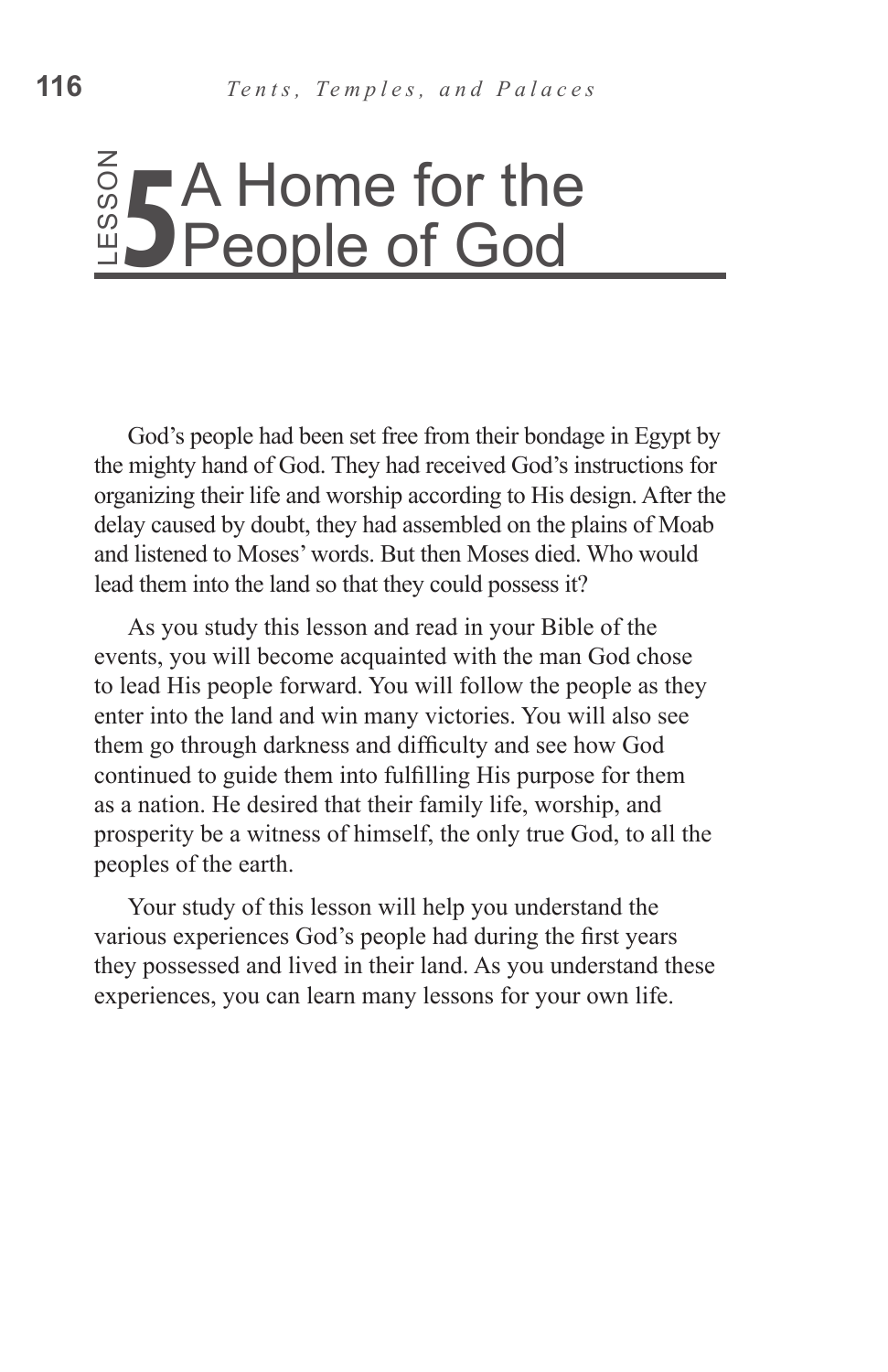## *lesson outline*

The Leader and the Land The Lessons Learned in Darkness The Light Given for the Future

#### *lesson objectives*

When you finish this lesson you should be able to:

- Match descriptions of the events in Joshua's life to their importance in his preparation for leadership.
- Describe the physical features of the land of Palestine.
- Explain why Israel was commanded to conquer the land of Canaan.
- On a map of Palestine, identify the areas gained by the conquest.
- Identify facts about the area each tribe was given.
- Given a description of the cycle of judgment and deliverance, identify examples of it in the book of Judges.
- State the historical and spiritual significance of the book of Ruth.
- Show why God judged Eli.
- Describe Samuel's character and the nature of his leadership of Israel.

## *learning activities*

- 1. Read from the books of Joshua, Judges, Ruth, and 1 Samuel as directed by the lesson.
- 2. Study the lesson development as usual, paying special attention to the maps and diagrams of Palestine. Answer the study questions, complete the self-test, and check all your answers.

#### *key words*

| cross-section | inhabitant  | parallel  |
|---------------|-------------|-----------|
| cycle         | inheritance | plateau   |
| debauchery    | invaders    | successor |
| era           | league      |           |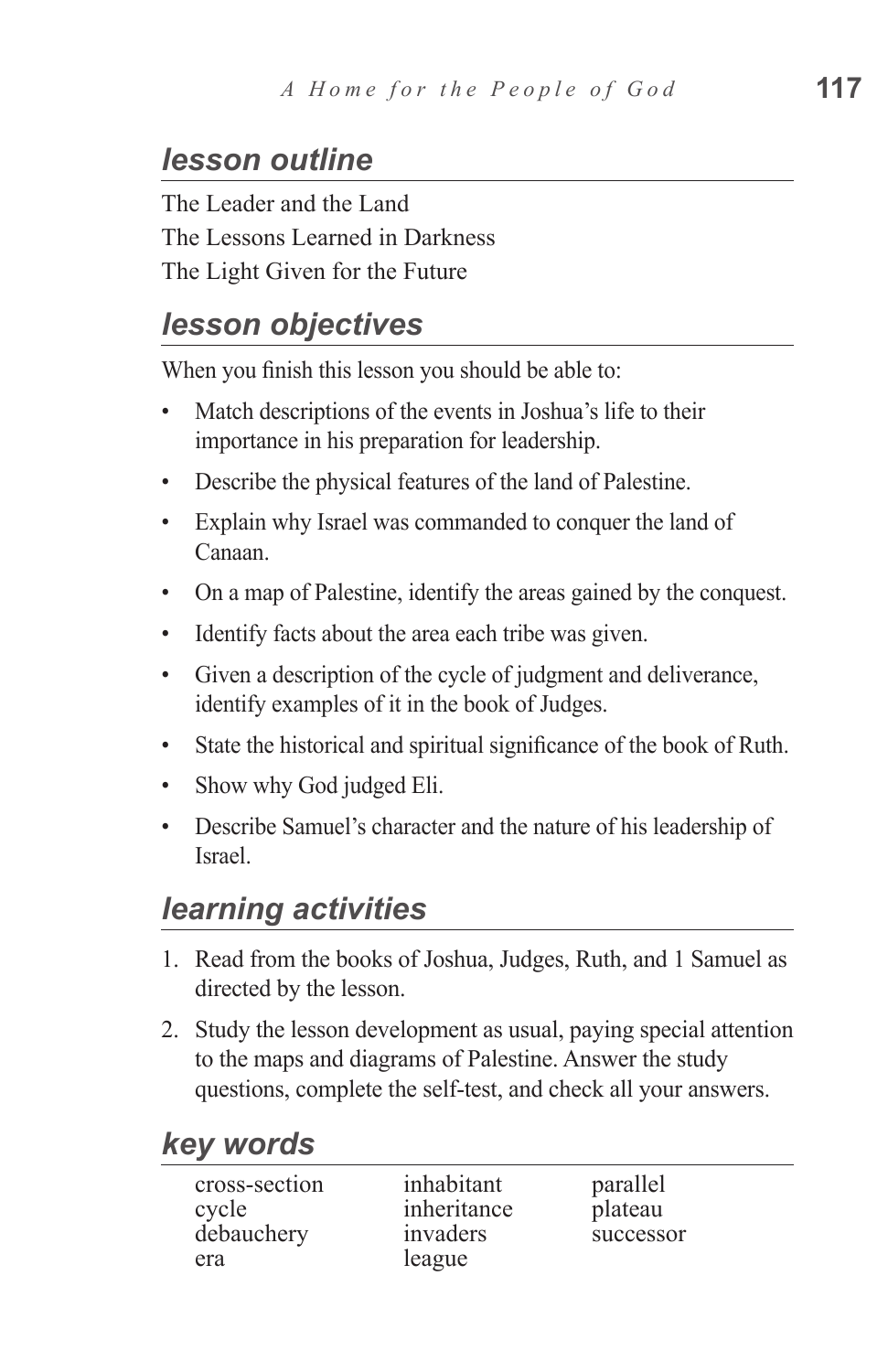#### *lesson development*

The diagram below outlines the major eras of Israel's history. This diagram shows the progression was upward to the kingdom era of David and Solomon as Israel increased in prosperity and success. Then the course was downward from the division of the kingdom to the Babylonian captivity.

We have already studied the *Exodus*. This lesson deals with the Conquest and the times of the *Judges*. In the rest of the lessons in this course you will study the events that take place during the remaining eras of the *Kingdom*, the *Two Kingdoms*, *Judah Alone*, and the *Captivity*.

# *Application*

**1** Study this diagram carefully and memorize it. Then without looking at it, draw it in your notebook with the seven steps and the name of the era each one represents.



## **The Leader and the Land**

#### Joshua—His Preparation and Ministry

#### *Read Joshua 1*

**Objective 1.** *Match descriptions of the events in Joshua's life to their importance in his preparation for leadership.*

God had prepared a man to lead His people into the land of promise—Joshua, son of Nun, a man who had been chosen earlier to spy out Canaan. Caleb, another one of the spies, and Joshua were the only ones who had brought back a good report (Numbers 11:1–14:10). It was to Joshua that God said these words: "'Moses my servant is dead. Now then, you and all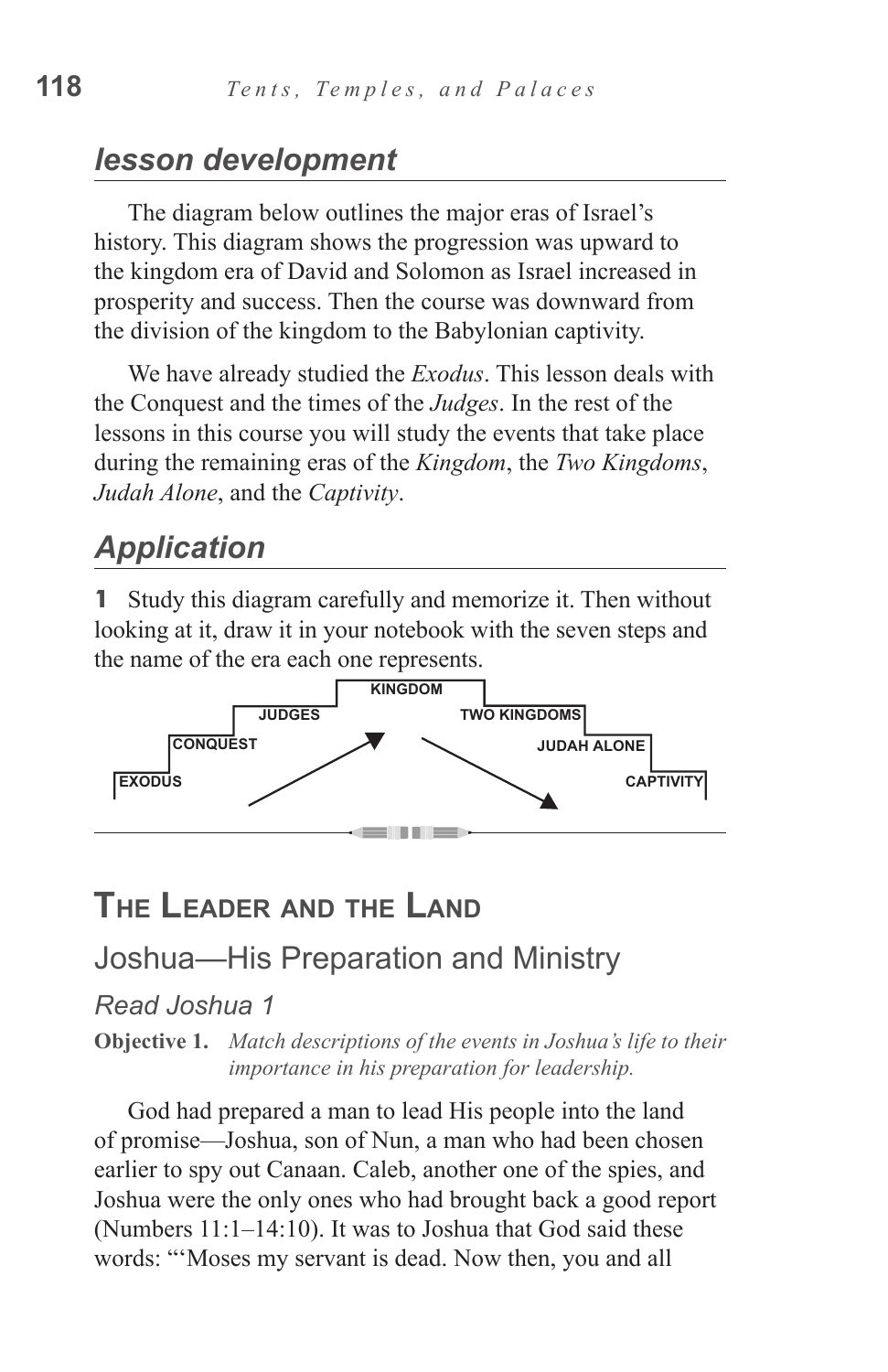these people, get ready to cross the Jordan River into the land I am about to give to them—to the Israelites'" (Joshua 1:2).

## *Application*

**2** In your Bible, read each of the Scriptures about Joshua given in the references below (right side). Then match it to the statement which best expresses its importance in Joshua's preparation to be the successor of Moses (left side).

| $\ldots$ a | Was chosen by God to succeed<br>Moses                                                               | 1) Exodus 17:10-<br>16                                    |
|------------|-----------------------------------------------------------------------------------------------------|-----------------------------------------------------------|
| $\ldots$ b | Spent time in the Tent of the<br>Lord's presence                                                    | 2) Exodus 33:11<br>3) Numbers 13:16<br>4) Numbers $14:5-$ |
| $\ldots$ C | Declared his faith and confidence<br>in God in front of Israel                                      | 10<br>5) Numbers 27:18                                    |
| $\ldots$ d | Had experience in helping Moses                                                                     | 6) Numbers $27:22-$                                       |
|            | $\ldots$ e Had his name changed from<br>Hoshea ("salvation") to Joshua<br>("the Lord is salvation") | 23                                                        |
| . f        | Was acknowledged by Moses as his<br>successor in front of all the people                            |                                                           |
| $\ldots$ g | Had experience in leading a battle<br>and defeating the enemy                                       |                                                           |
|            |                                                                                                     |                                                           |

Though Joshua's preparation can be followed in the books of Exodus and Numbers, it is in the book of Joshua that we read about his years as leader of the nation of Israel. We may divide the book of Joshua into two main parts:

- 1. Chapters 1–12 describe the conquest of Canaan;
- 2. Chapters 13–24 tell how the land was divided among the various tribes.

This book gives evidence of being a genuine historical account; some 300 cities and towns are mentioned in it. The events it describes took place over a time span of about 25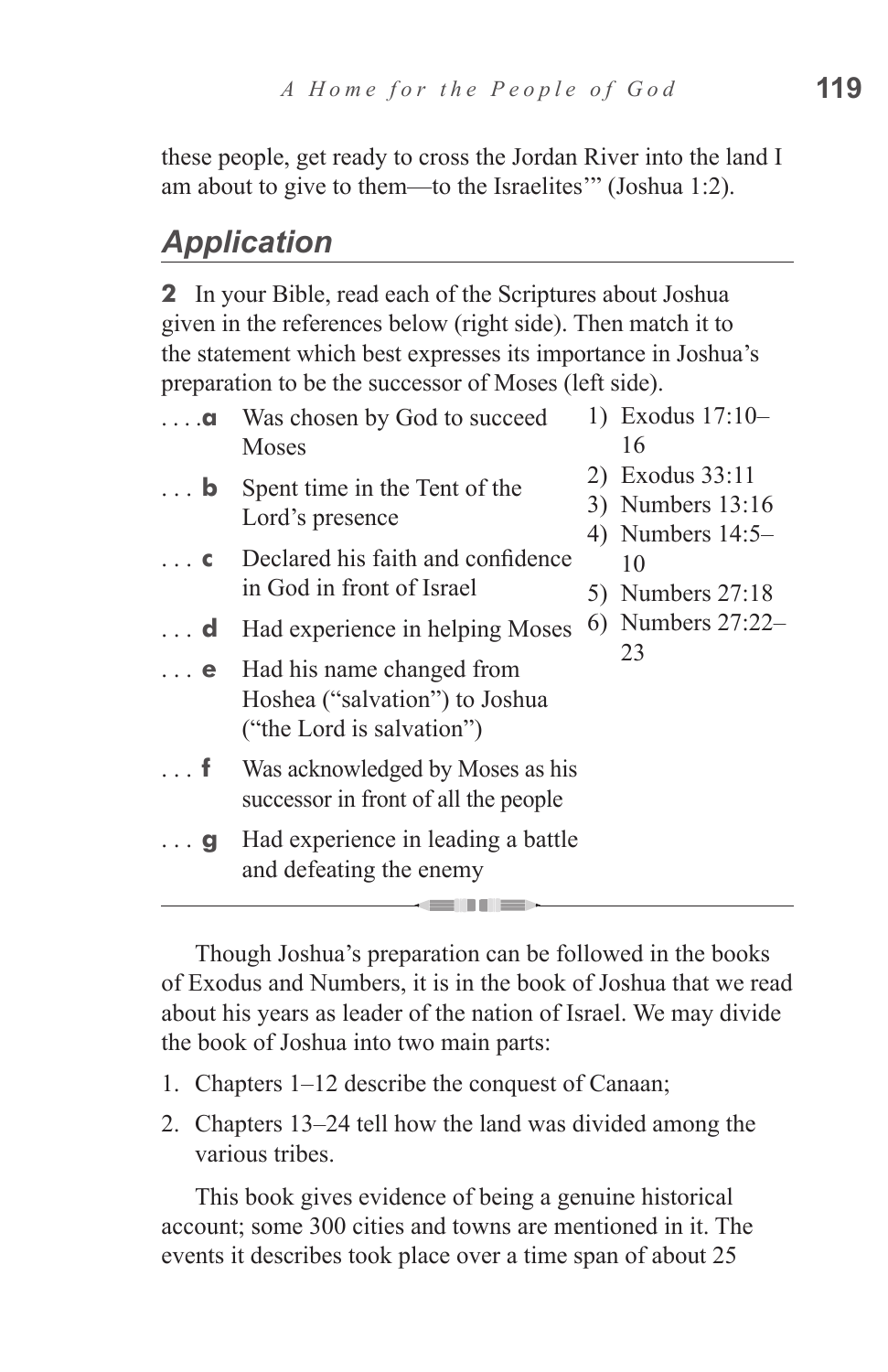years. Joshua's final speech to Israel, which is recorded in chapters 23 and 24, shows the godly character of this man who trusted supremely in the Lord and relied upon Him.

#### Canaan—Its Description, Conquest, and Partition

# *The Features of the Land*

**Objective 2.** *Describe the physical features of the land of Palestine.*

The land of Canaan was God's choice for His people. Learning some facts about it will help you understand the Scriptures better. The events that took place there will become more alive to you.

Canaan was named after the fourth son of Ham, who was the ancestor of its first inhabitants (Genesis 9:18). However, to avoid confusion, I will refer to the physical land itself as Palestine. During Old Testament times, the area of Palestine had an average width of 65 miles, measuring 100 miles at the widest part. Its greatest length was 180 miles. So it was no larger than a state or province in many countries today.

As the land God chose for His people, it had four special features.

- 1. *It was isolated.* A glance at the map will show that on the west was the sea, on the south and east were deserts, and on the north were mountains. This isolation was to help God's people to develop according to His plan. The nations surrounding Israel were idolatrous. But to Israel was given the revelation of the true God.
- 2. *It was central.* Although it was isolated, Palestine was located in the center of all the great powers of the ancient world. It was used as a land bridge for travel between them. The nations of Egypt, Babylon, Assyria, Persia, Greece, and Rome all grew around it, Israel's location was important because God had raised it up to be a witness to the world.
- 3. *It was limited.* The small size of the land made it unsuitable for anyone who had political ambitions. God did not call Abraham to simply be the founder of another nation, but to be the man through whom all the families of the earth would be blessed.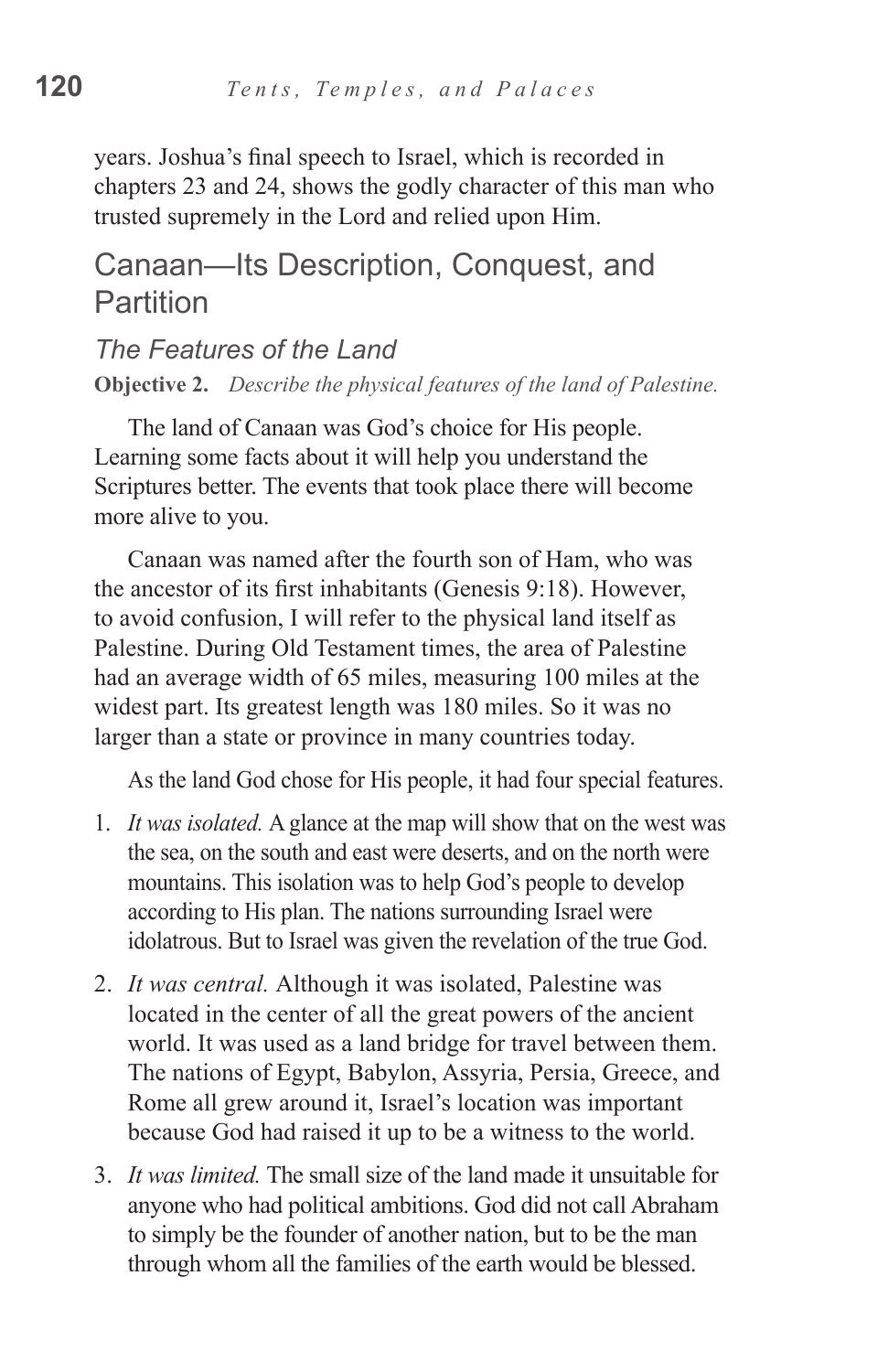4. *It was fruitful.* Even the faithless spies saw the agricultural produce of Palestine. It was capable of producing all that God's people would need as long as they would walk in obedience.

## *Application*

**3** The feature of the land of Palestine which made it especially suited for a people who had a message to give to the world was its

- **a)** isolation.
- **b)** centrality.
- **c)** limited size.
- **d)** fruitfulness.

The land falls roughly into a pattern of four parallel strips:

- 1 A maritime or coastal plain on the shore of the Mediterranean Sea
- 2 A central range of mountains along the western edge of the Jordan Valley
- 3 The Jordan River Valley
- 4 The plateau and mountains of eastern Palestine, which stretch on the east side of the Jordan Valley from Mt. Hermon in the north to Mt. Hor in the South



A diagram of a cross-section of the land looks like this:

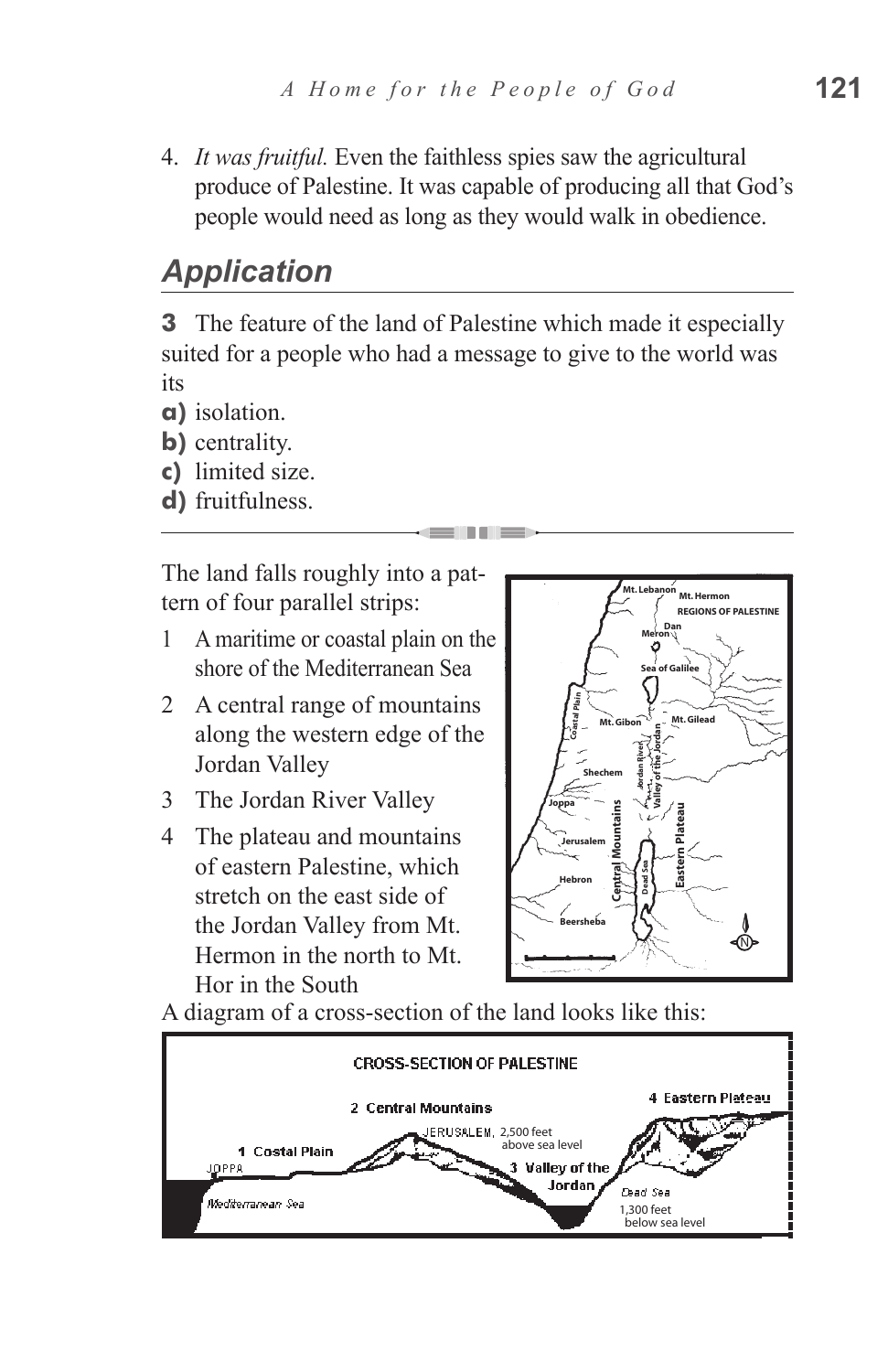## *Application*

**4** Refer to the map and diagram, and circle the letter in front of each TRUE statement. Then in your notebook, rewrite each FALSE statement so that it is TRUE.

- **a)** Jerusalem is north of Hebron.
- **b)** Mount Gilead and Mount Gilboa are both located in the central mountainous range.
- **c)** The Dead Sea is higher in elevation than the Mediterranean Sea.
- **d)** The Jordan valley extends south from the Sea of Galilee to the Dead Sea.
- **e)** The four main physical areas of the land of Palestine extend in parallel strips from east to west.
- **f)** The coastal plain is lower than the plateau of eastern Palestine.  $\rightarrow$

#### *The Inhabitants of the Land*

**Objective 3.** *Explain why Israel was commanded to conquer the land of Canaan.*

There were about seven tribes or nations occupying Canaan at the time Israel was ready to enter it. The Hittites were the most prominent and came from the formerly great empire of that name. They lived near Hebron in Abraham's time and later mingled with the Amorites in the mountains of what became Ephraim. The Canaanites lived on the sea coast, the Hivites near Shechem, the Perizzites in central and southern Palestine, the Girgashites near the Sea of Galilee, the Amorites in the eastern plateau, and the Jebusites in the central highlands around their capital which later became known as Jerusalem. The term "Canaanites" is often used to refer to all of these tribes or nations.

In Deuteronomy 20:16–18 God told the Israelites to destroy all the inhabitants of the land which He had given them. This command raises a serious question in many people's minds: How could a just God order Israel to do this? A great deal of misguided sympathy has been wasted upon the destruction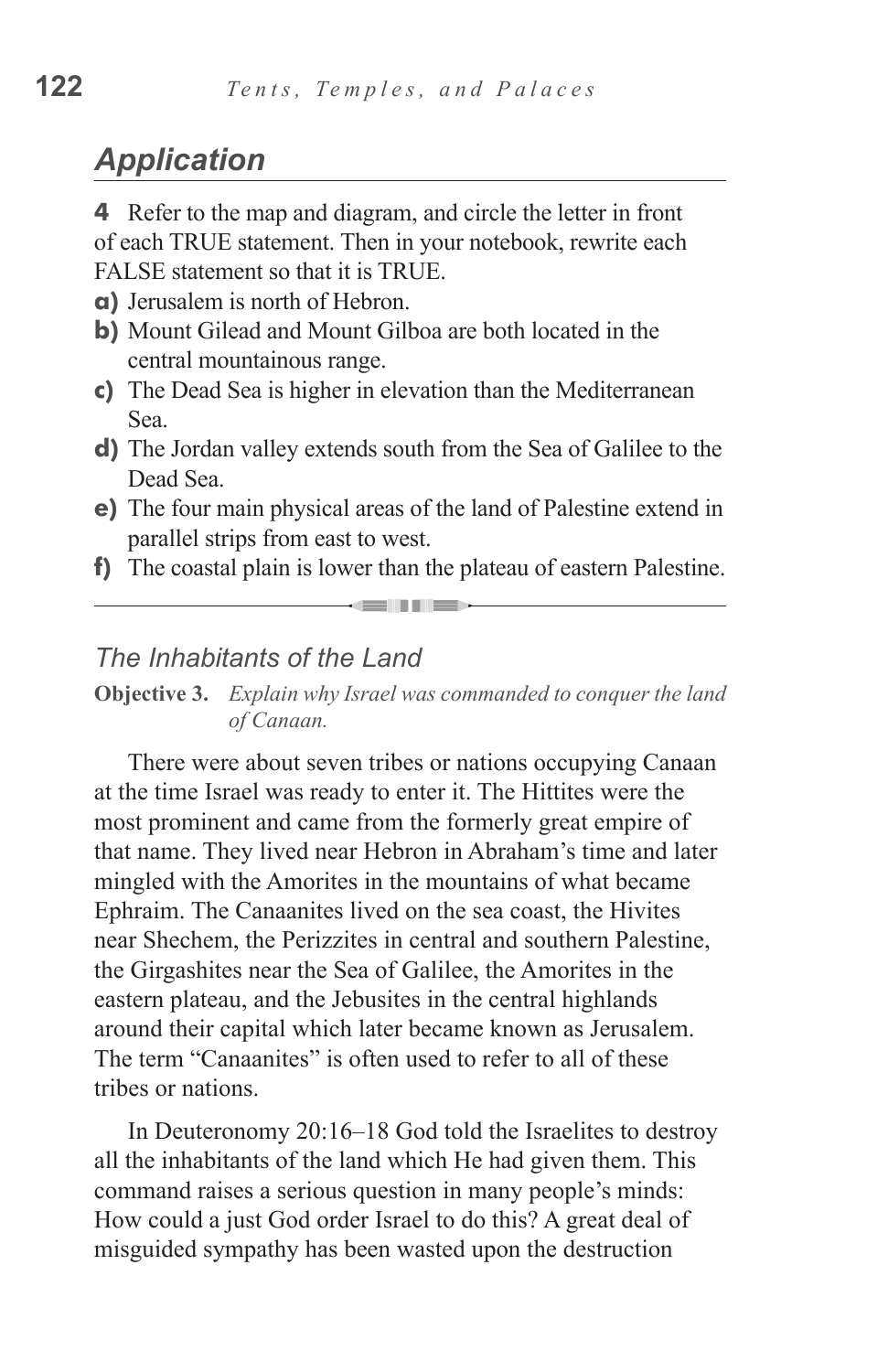of the Canaanites. Much more attention has been given to the judgment God sent upon them than to their character. As we study the Scriptures we find that there were reasons for God's command.

- 1. God knew that if these wicked nations were not destroyed they would teach Israel to sin against Him (Deuteronomy 18:9–13; Deuteronomy 20:18).
- 2. Canaan had been promised to Abraham and his children. Since the earth is the Lord's, He gives possession to whomever He pleases. When Jacob was dying in Egypt, he asked his sons to bury him in the land of Canaan as evidence of the hope that one day the promise would be fulfilled (Genesis 49:29–33).
- 3. Any right the Canaanites had to the land by having had possession of it for a long time was lost because of their wickedness. We must remember that these people also had descended from a godly line through Noah's sons. They were an example of a civilization which had followed the course described in Romans 1.
- 4. The moral depravity of the Canaanite peoples at this time demanded swift judgment. One writer of ancient history has said, "No other nation has rivaled the Canaanites in the mixture of blood and debauchery." Their life was so foul that 1500 years later in wicked Rome its practices were condemned. Sodom, where not even ten righteous men could be found, was an example of the cities of this civilization. The practices of the Canaanites are described in Leviticus 18:21–23 and Deuteronomy 12:30–32.
- 5. The driving out of the Canaanites is always shown in the Scriptures to be a punishment for their sins (Leviticus 18:24–25). The Israelites were warned that if they sinned and forsook their covenant with the Lord, they would suffer the same punishment (Joshua 23:11–13).
- 6. In His mercy, God had waited long for repentance among these nations. They had had the witness of righteous men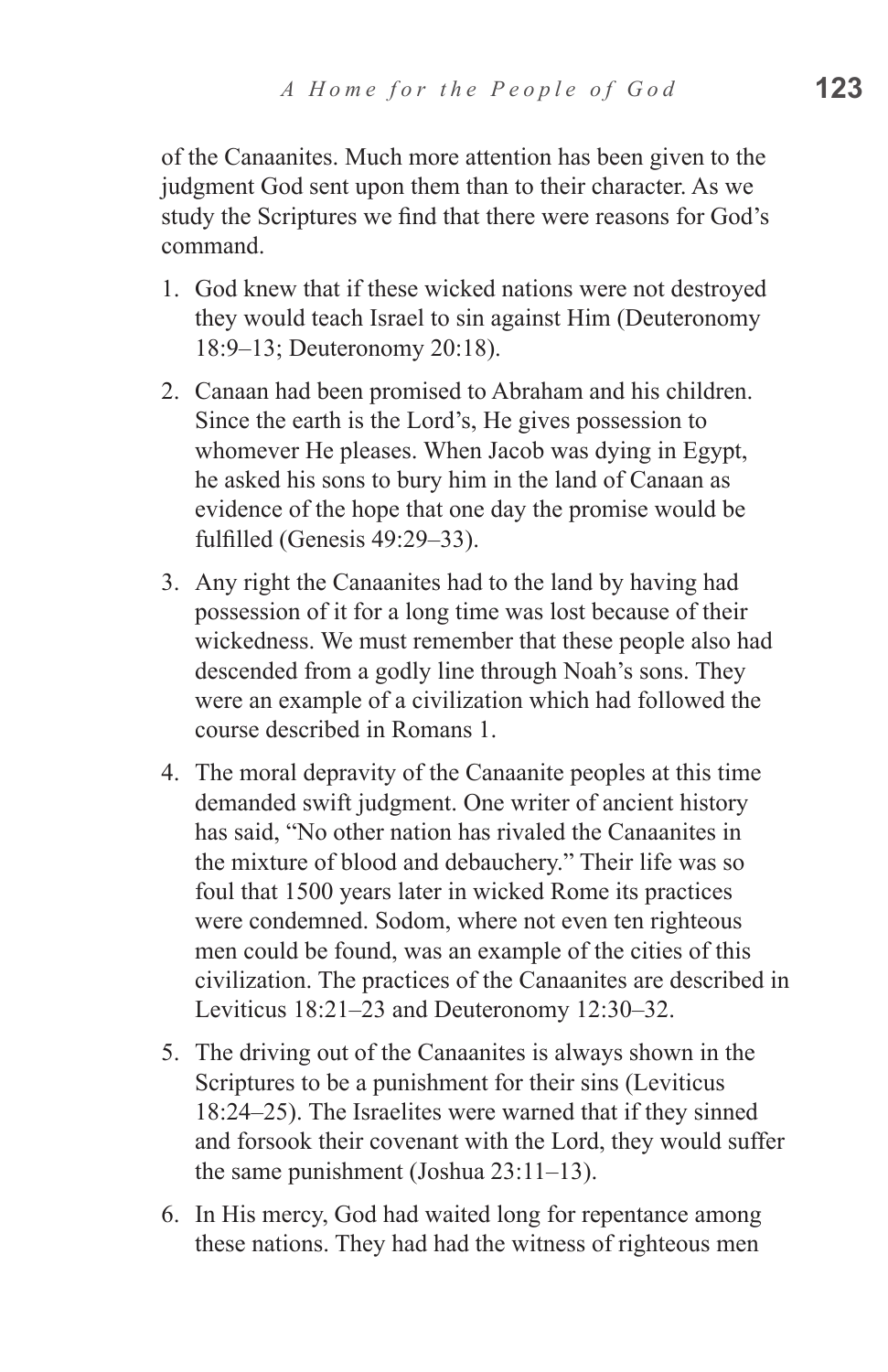like Melchizedek (Genesis 14) and the patriarchs who lived among them. They had been warned by the destruction of Sodom and Gomorrah (Genesis 19:23–25). They had heard of the wonders by which the Israelites had been delivered from Egypt. They had even watched Israel's presence for almost forty years in the nearby desert.

# *Application*

**5** The Amorites, one of the Canaanite tribes, are mentioned in God's message to Abraham about the future of his descendants. Read Genesis 15:13–21 and answer the following questions.

- **a)** How long would Abraham's descendants be slaves in a foreign land?
- **b)** Why would it be this amount of time before Abraham's descendants would return to the land that was promised to them?
- **c)** What does this show about God's attitude towards the people of the land?

**6** Circle the letter in front of the statement which gives the main reason why God told Israel to conquer Canaan and destroy its inhabitants.

- **a)** The Canaanites had no godly witness among them and were very wicked and immoral.
- **b)** God had given the Canaanites time to repent, but they had continued in their sin.
- **c)** The Israelites were more numerous than the Canaanites, and they deserved a good place to live.
- **d)** After they left Egypt the Israelites had no land, so it was right for them to conquer Canaan.

— 1999 - 1999 - 1999 - 1999 - 1999 - 1999 - 1999 - 1999 - 1999 - 1999 - 1999 - 1999 - 1999 - 1999 - 1999 - 199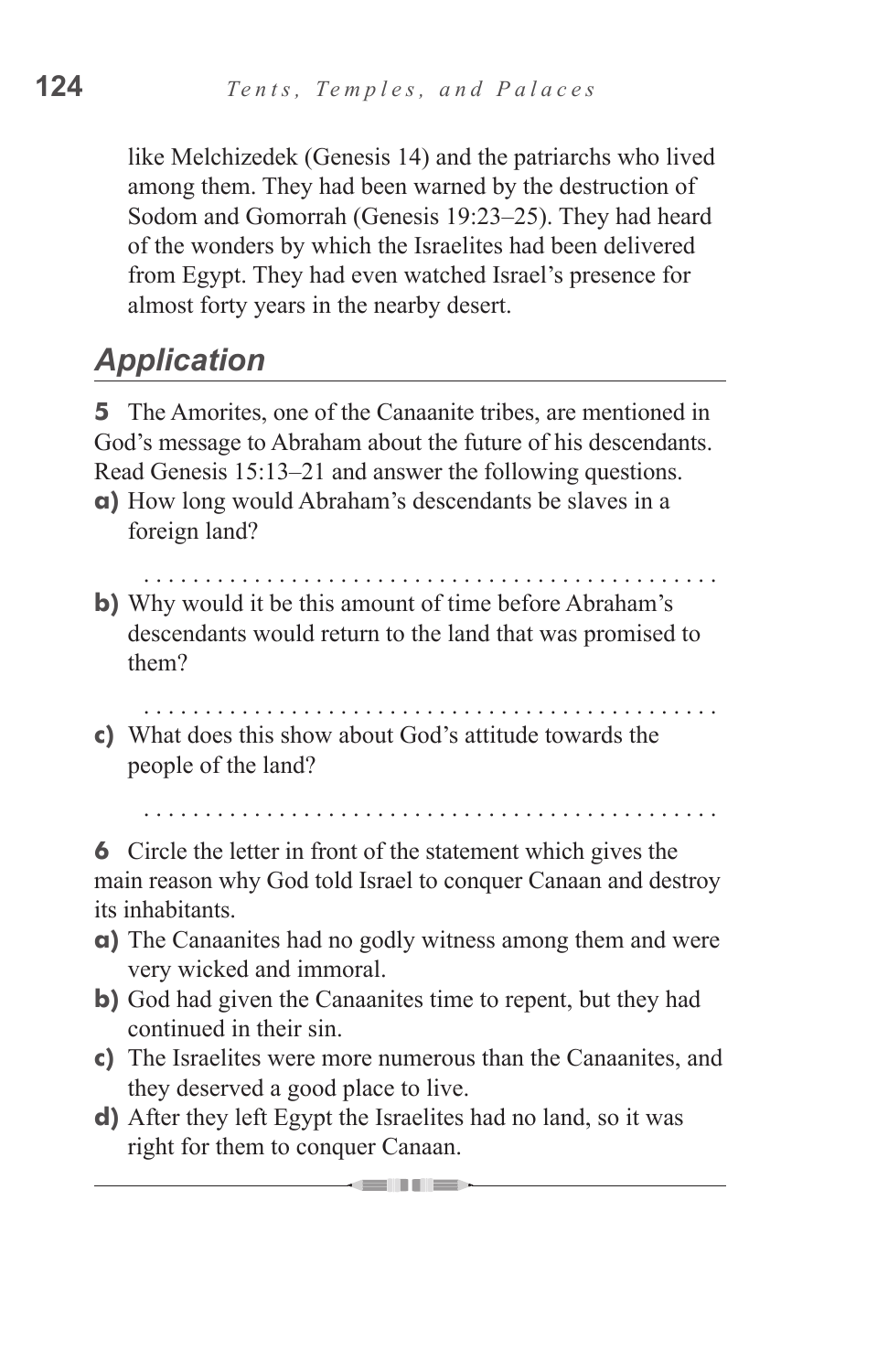#### *The Area of Conquest (Read Joshua 2–12)*

**Objective 4.** *On a map of Palestine, identify the areas gained by the conquest.*

The people of Israel prepared to enter the land, following Joshua, the leader God had chosen for them. At this time Joshua was eighty years old. A great challenge lay ahead. The old civilizations were decaying. Could a new civilization based on a holy purpose to serve God be built? In Joshua 1:1–9 we read what God said to Joshua at this important time.

#### *Application*

**7** Read Joshua 1:1–9. Then in your notebook answer the following questions.

- **a)** What promises did God give to Joshua?
- **b)** What advice did God give to Joshua?
- **c)** According to verse 8, what three things did Joshua need to do in order to have success?

**8** Read Joshua 3:7–17 and answer this question. What sign did the Lord perform to show Israel that He was with Joshua just as He had been with Moses?

<u>sain ni sa</u>

The war of conquest took about seven years, and there were many difficulties. The cities were walled and great. There were leagues of kings and armed men with iron chariots. Yet the moral decay of the Canaanite tribes had produced a weakness in them like an internal disease.

Joshua's military campaign was well planned. It was a direct push for the heart of the land, cutting the Canaanite tribes into two parts. The Israelites moved quickly, and God was with them. Remember, this is not simply a history of a courageous people. It is an account of the powerful miracles of a covenant-keeping God!

The first area of conquest included the cities of Jericho, Ai, Bethel, Shiloh, Shechem, and Dothan. It included all the land west of these cities to about five miles from the Mediterranean Sea, and all of the land east to the other side of the Jordan.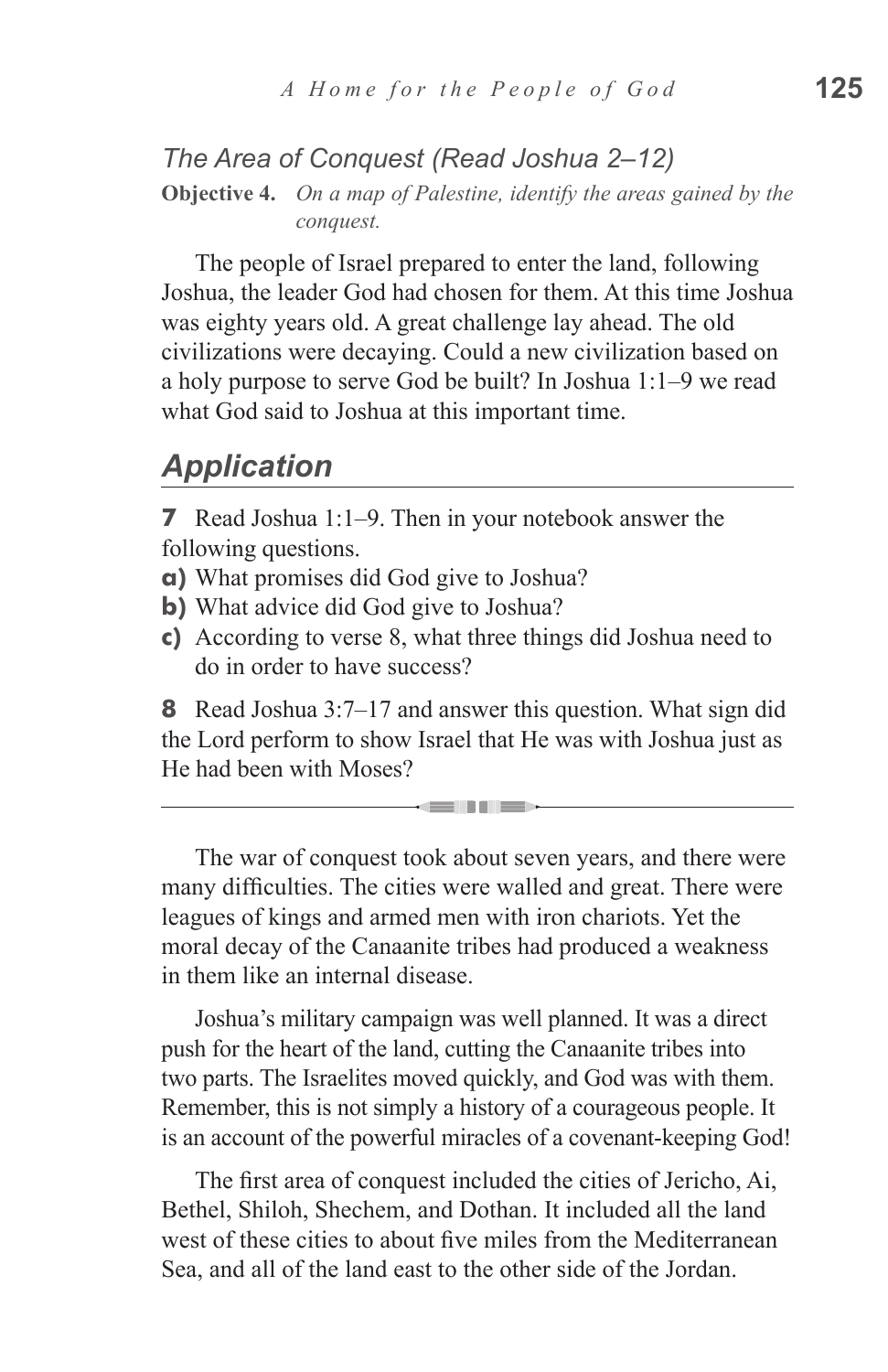The second area of conquest was to the south. It included the cities of Gibeon, Jerusalem, Jarmouth, Lachish, Eglon, Hebron, and Beersheba. It stretched west to within five miles of the Mediterranean Sea and east to within about five miles of the south end of the Dead Sea.

The third area of conquest was to the north. It included the cities of Beth-shan, Hazor, and Dan. It stretched east and west from about five miles east of the Jordan to within five miles of the Mediterranean Sea. It stretched north and south from about ten miles south of Beth-shan to ten miles north of Dan.

## *Application*

**9** On the following map, use your pencil to lightly outline each of these areas.

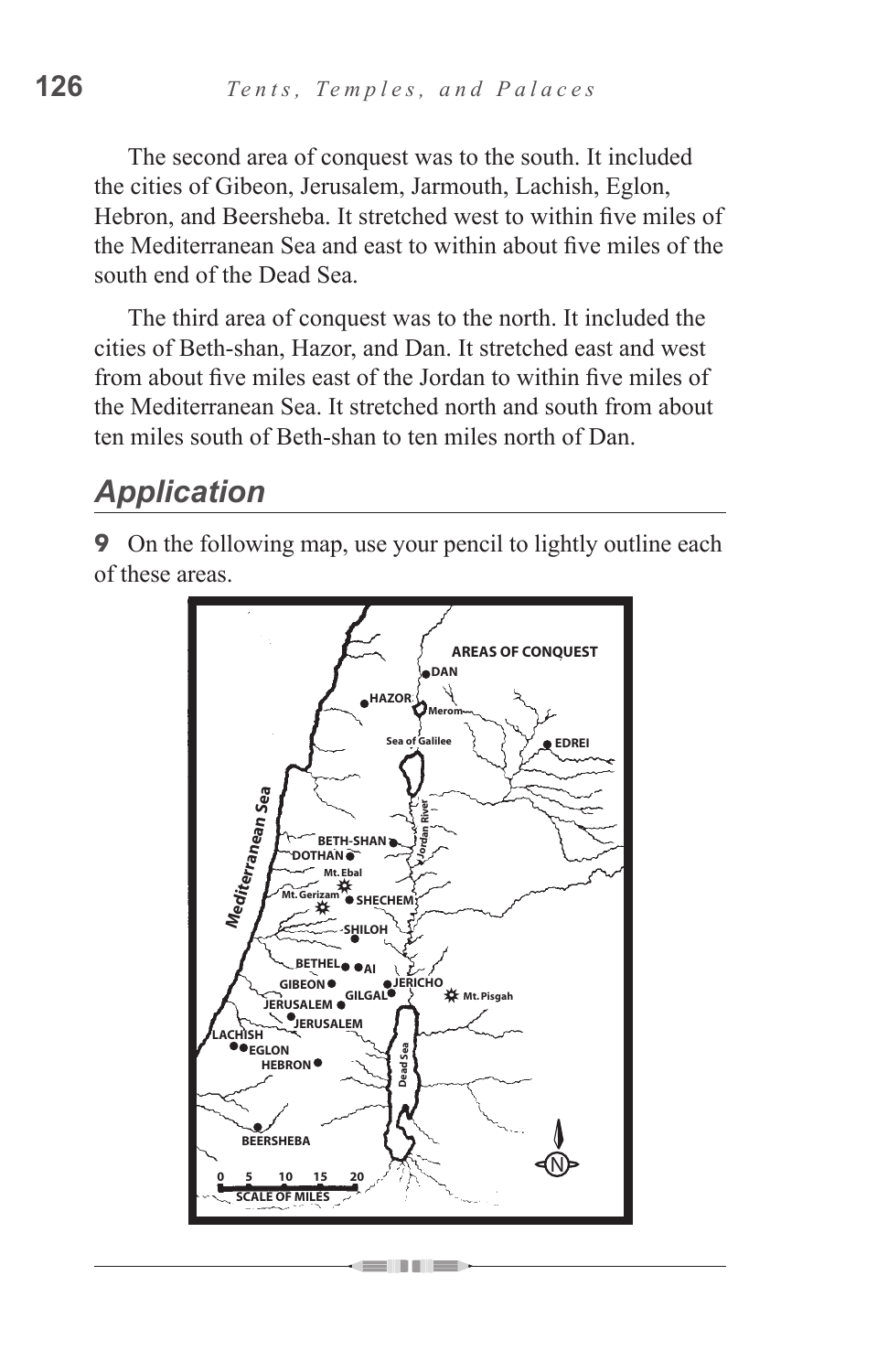This war of conquest had far-reaching effects. We have received many benefits because of it, for it was from the little nation of Israel that the Bible and Jesus the Christ came. So the Israelites, in a sense, fought for us. Values we hold as precious were passed on to us from them: the worth of the individual, the importance of the home, and the worship of one God who is Creator and Father of all. We could almost say that the war they fought has had more effect on our lives than any other war that has been fought.

*The Division of the Land (Read Joshua 13–24)* **Objective 5.** *Identify facts about the area each tribe was given.*

After the conquest of Canaan, each tribe was given a portion of land. This represented a spiritual as well as a physical inheritance. The Levites were given no land but received 48 cities with their suburbs. The total of 12 tribes was kept (since Levi was eliminated) by dividing the tribe of Joseph into the two sections of Ephraim and Manasseh. God's challenge to Joshua, "'There are still very large areas of land to be taken over'" (Joshua 13:1) was appropriate; the boundaries given in Joshua 13 were not realized until the time of Solomon, 500 years later. Study the following map and answer question 10.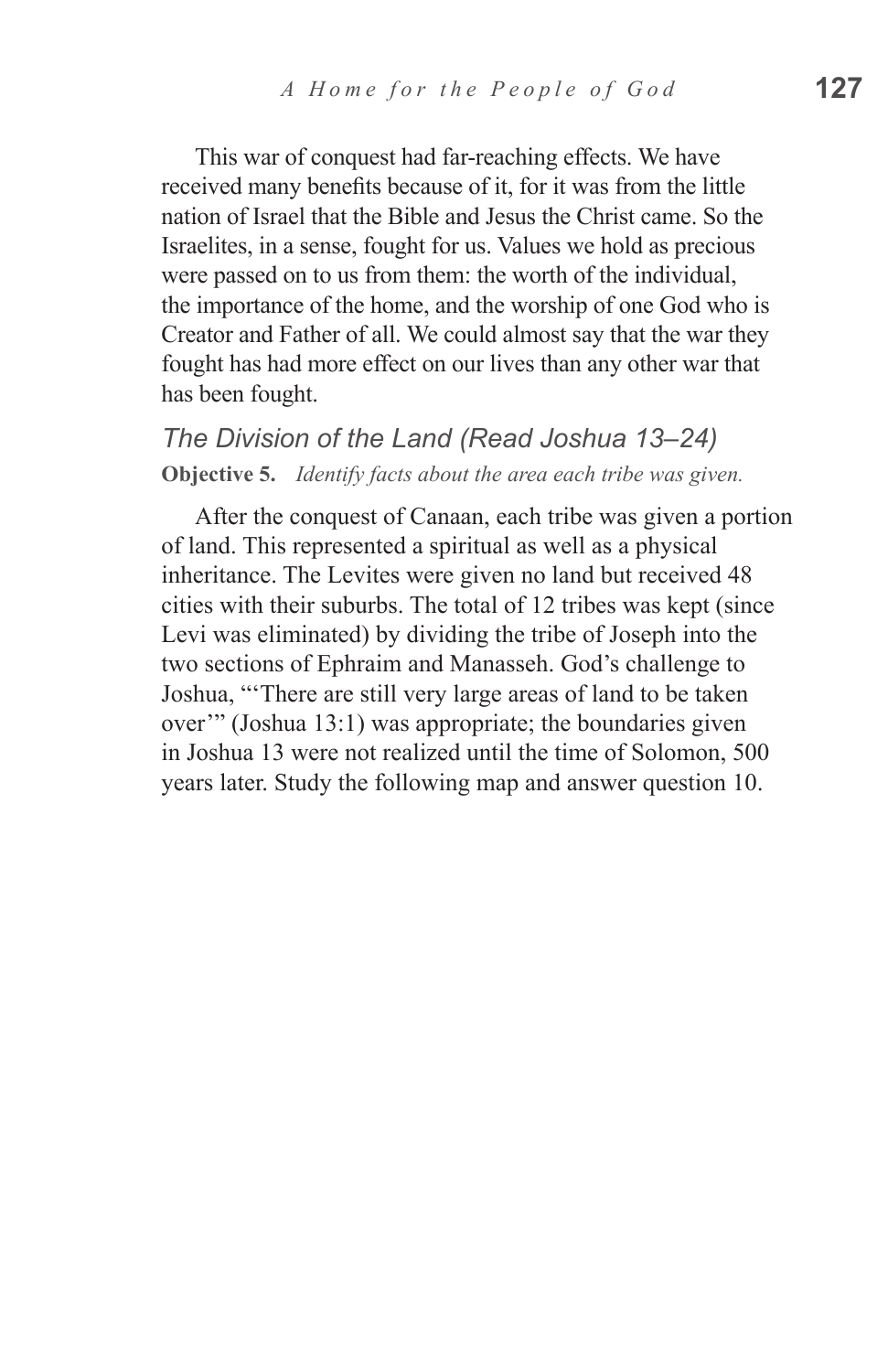

## *Application*

**10**Circle the letter in front of each TRUE statement below.

- **a)** The tribe of Manasseh had an area about as large as that of Judah and Simeon combined
- **b)** The tribe of Dan had two areas, both of them in the Jordan river valley.
- **c)** The tribe of Asher shared its eastern border with that of Naphtali.
- **d)** The tribe of Reuben was the furthest south on the west side of the Jordan river and the Dead Sea.

**STEPHENO**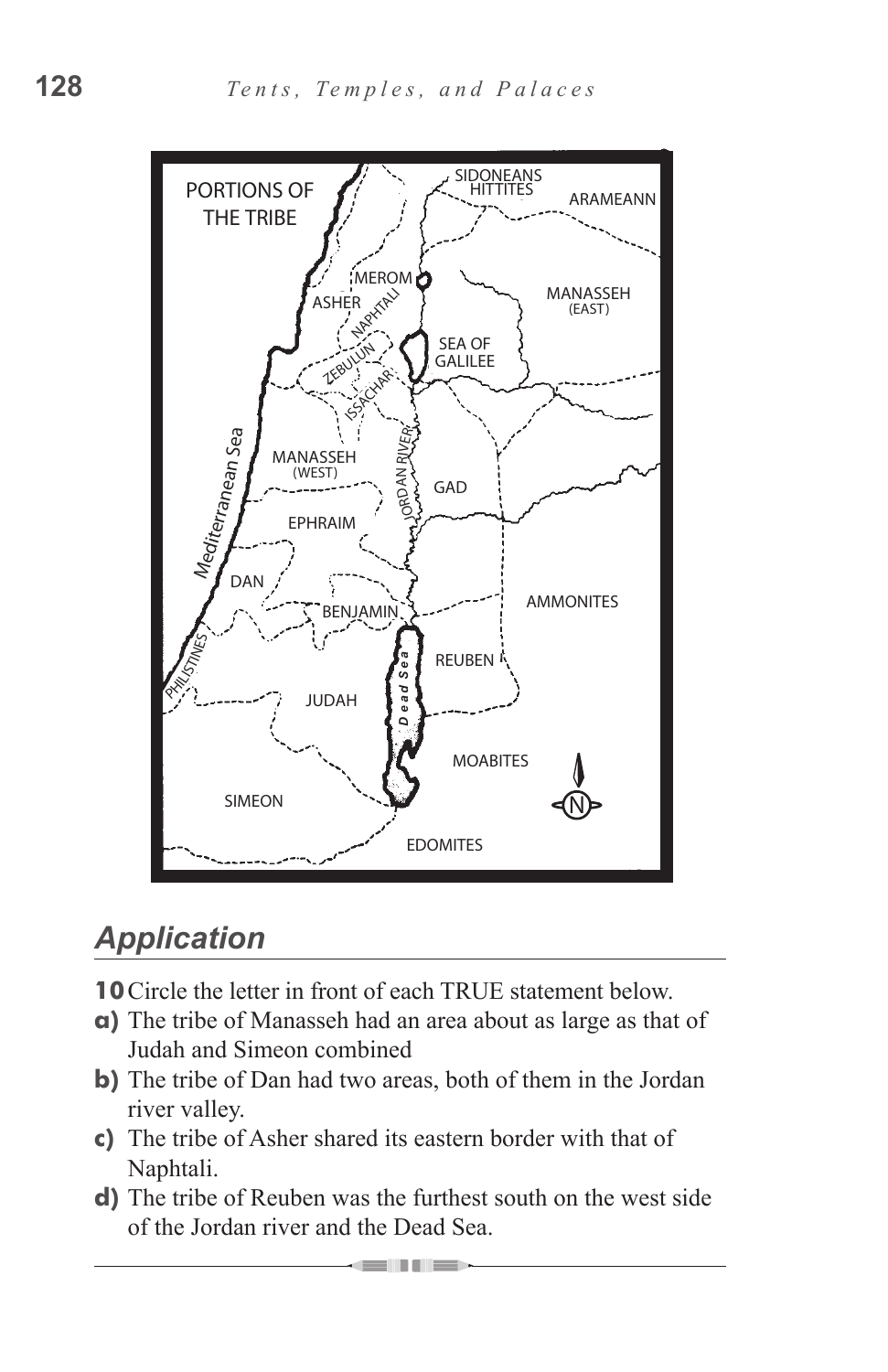## **The Lessons Learned in Darkness**

God's people went through a difficult transition time after the death of Joshua until Samuel became their leader. This time of transition was one of change, adjustment, and rearrangement. It lasted about 400 years.

#### Judges—Cycles of Despair

#### *Read Judges 1–16; 21*

**Objective 6.** *Given a description of the cycle of judgment and deliverance, identify examples of it in the book of Judges.*

The period of transition we read about in the book of Judges was a time of great spiritual darkness of Israel. But though the book of Judges tells us about this very dark time in Israel's history, it is still part of the Bible canon. Its events are referred to in many other places in the Bible. The name *Judges* comes from the name given to the heroes of Israel whose deeds are the central theme of the book.

In general, Israel begins in humble dependence upon God (Judges 1:1–2:5) and then falls away into the depths of sin. The horrors described in the last four chapters show that the condition of Israel had reached the worst state imaginable.

You may ask, How could God's people sink so low? After Canaan was settled, the tribes seemed to fall apart. There was no central government and no single leader as there had been with Moses and Joshua. It seems that the eldership and priesthood failed to hold the tribes together in unity. There were also the problems of repelling invaders and keeping the land quiet.

God's Word gives some other simple and basic reasons which explain why this was such a dark time.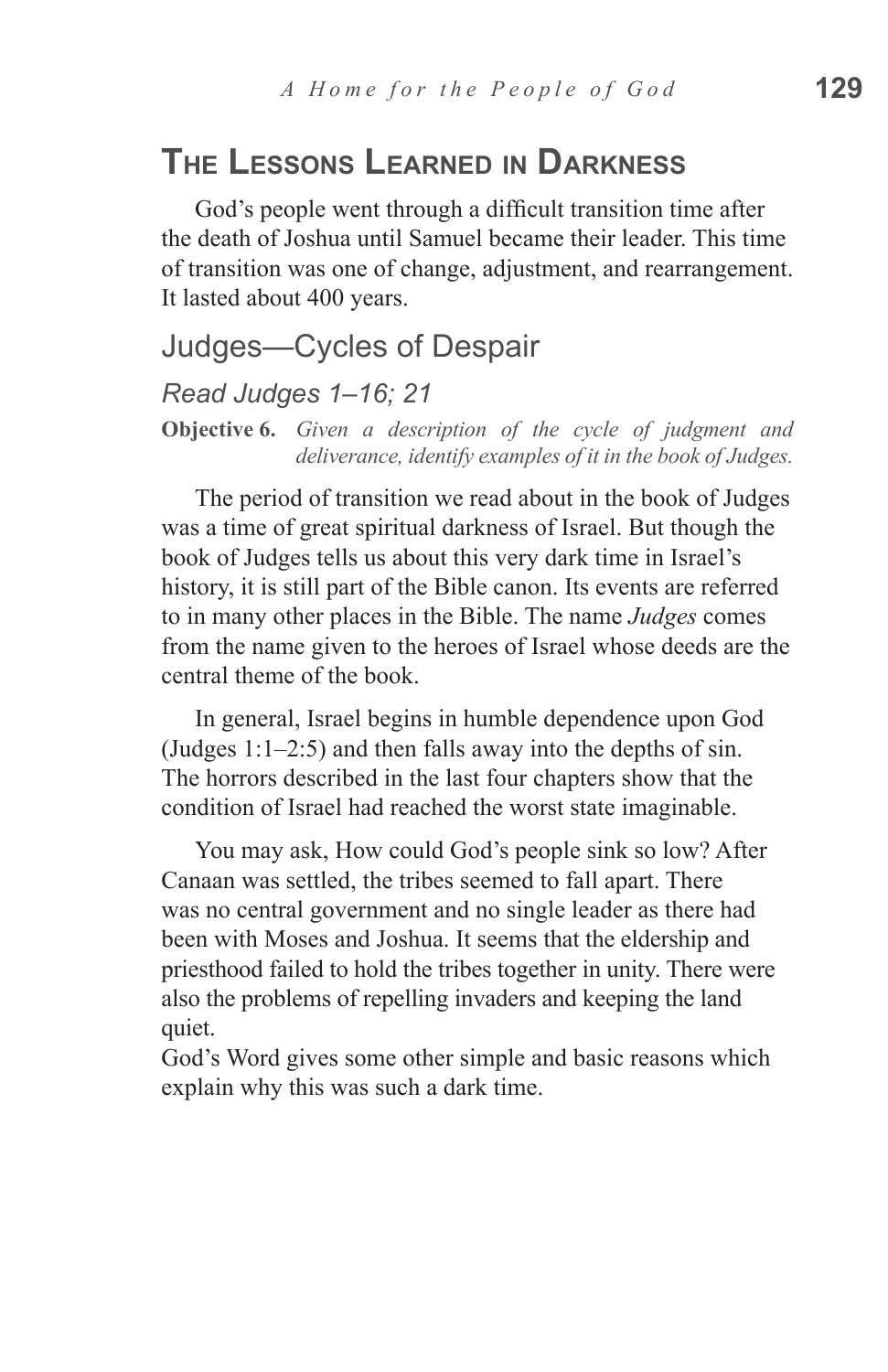# *Application*

**11**Read each of the following verses of Scripture. Then in your notebook, write an answer to this same question for each one: What evil does it say that Israel committed?

- **a)** Judges 1:27–28, 30–31, and 3:6
- **b)** Judges 2:10
- **c)** Judges 2:12
- **d)** Judges 2:17, 19

**12**Read chapters 17 and 21 of Judges. You will find that there is a verse in chapter 17 which is repeated in chapter 21. What do both of these verses say?

. . . . . . . . . . . . . . . . . . . . . . . . . . . . . . . . . . . . . . . . . . . . . . . . . . . 

This description sums up the spirit of this era in Israel's history.

Throughout the book of Judges the same pattern or cycle was repeated several times; Judges 2:11–19 gives a general summary of this pattern. There were four main stages in the cycle each time.

- 1. Sin—Israel fell into sin and idolatry.
- 2. Punishment—God let their enemies overtake them.
- 3. Repentance—They cried out to the Lord.
- 4. Deliverance—The Lord raised up a judge to deliver them.

## *Application*

**13**Read Judges 2:11–19 and Judges 3:7–11, which is an example of this cycle. Then beside each stage listed below, give the references of the verses from Judges 3:7–11 in which it is found.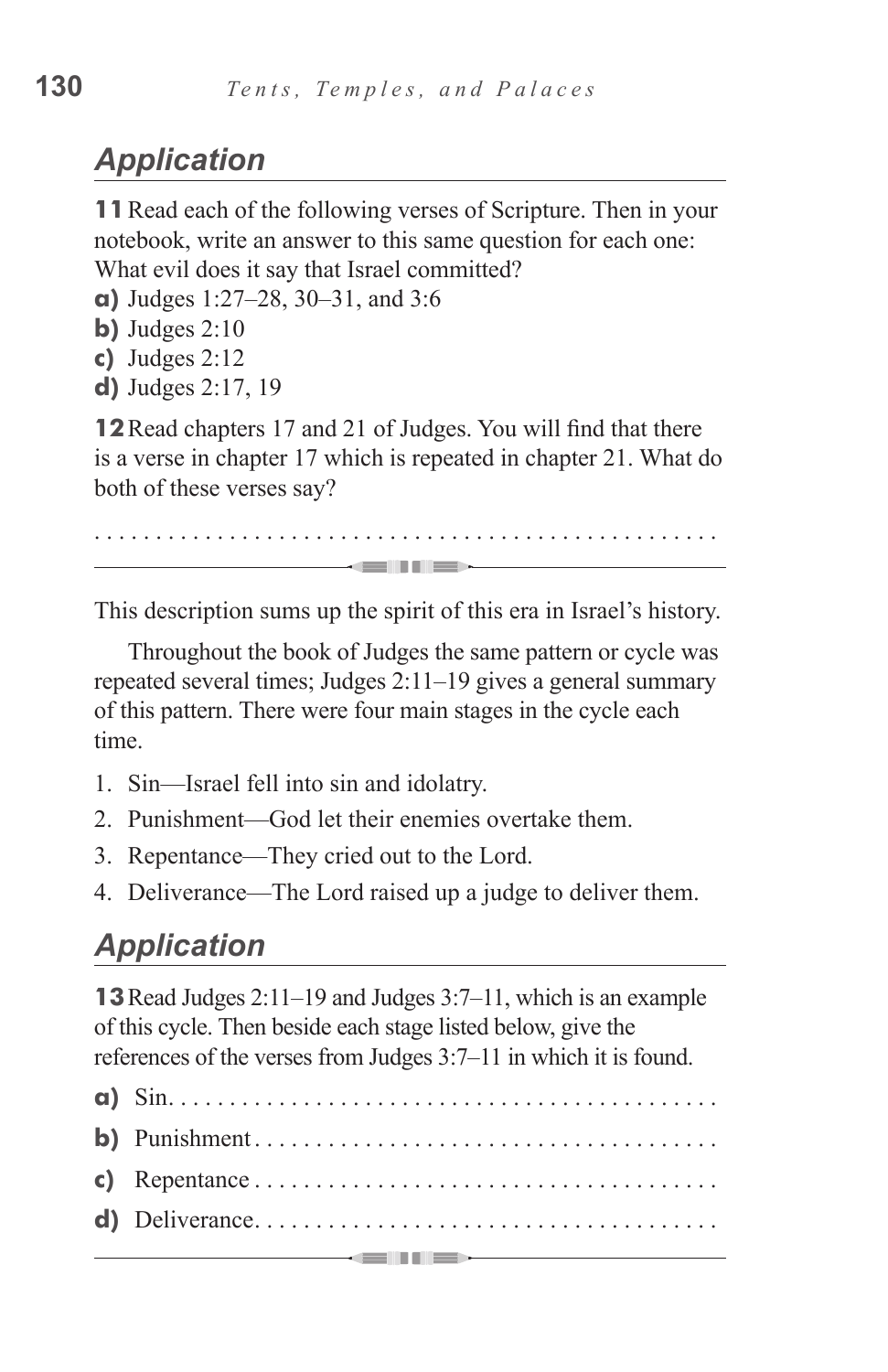This cycle expresses a simple outline of God's dealing with Israel throughout the book of Judges. There are fourteen judges mentioned in the book (one of these, Abimelech, was not raised up by God). However, the thirteen separate administrations represented can be grouped into seven actual cycles of punishment.

# *Application*

**14**The seven cycles are given in the references below. Find and read the verses that describe each one. Then in your notebook, write each reference on the left-hand side. Opposite each reference, list the following: a) the name or names of the conqueror; b) the length of time Israel was ruled by the conqueror; c) the names of the judges God raised up to deliver Israel; and d) the length of time of rest that followed. The first is written in as an example.

| <b>Reference</b>           | <b>Conqueror</b>     | Length | Judge   | <b>Time of Rest</b> |
|----------------------------|----------------------|--------|---------|---------------------|
| $3:1 - 11$<br>$\mathbf{1}$ | Cushan<br>Rishathaim | 8 yrs. | Othniel | 40 yrs.             |
| $23:12-31$                 |                      |        |         |                     |
| 3 $4:1-5:31$               |                      |        |         |                     |
| 4 6:1-8:32                 |                      |        |         |                     |
| 5 $8:33 - 10:5$            |                      |        |         |                     |
| $6$ 10:6-<br>12:15         |                      |        |         |                     |
| $713:1-$<br>16:31          |                      |        |         |                     |

Chapters 17 through 21 tell of other events that happened during this time. As we have mentioned already, they show to what depths of sin the nation had fallen. But there is also another story that took place during this time.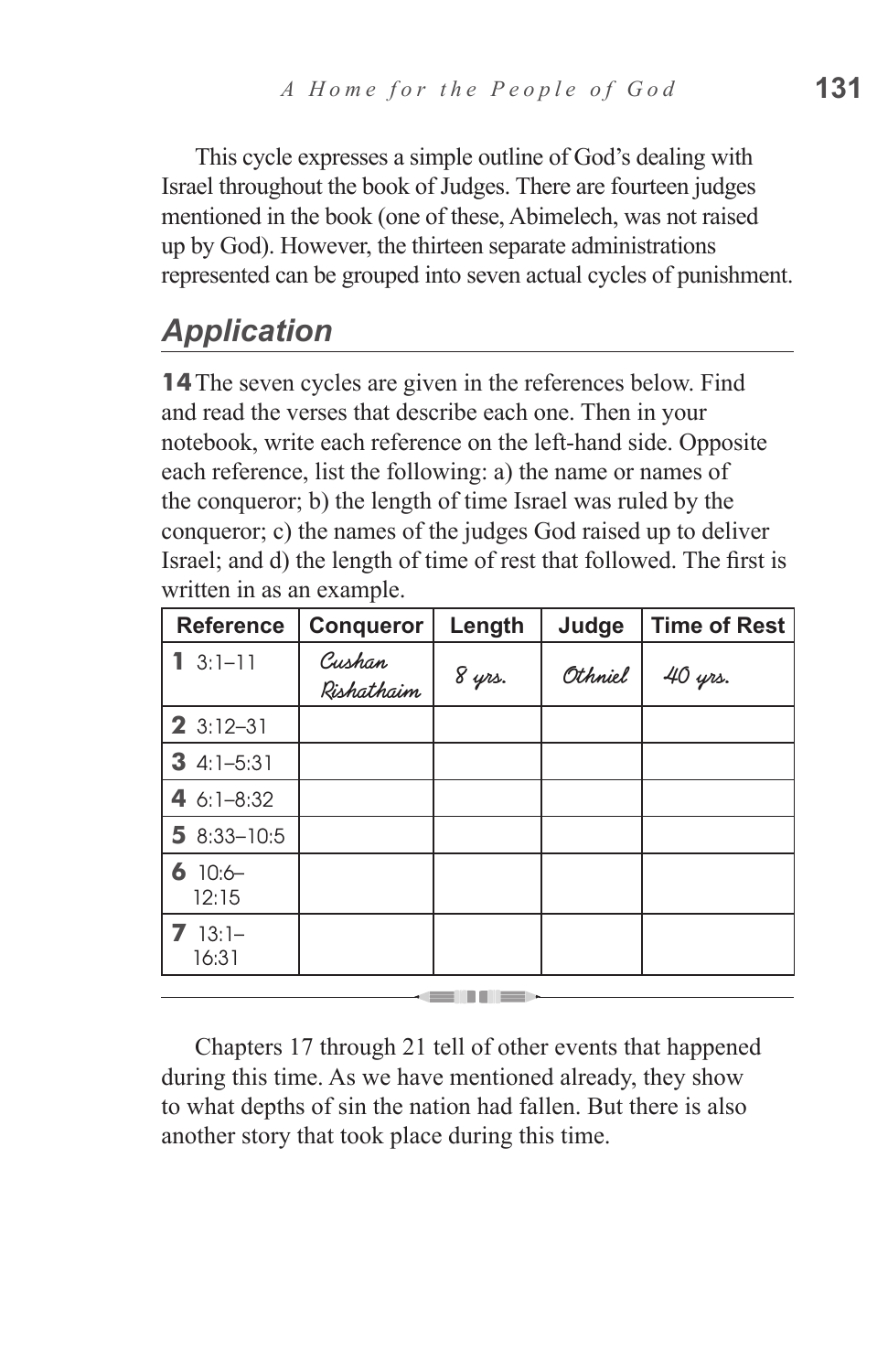#### Ruth—Promise of Life

*Read Ruth 1–4*

**Objective 7.** *State the historical and spiritual significance of the book of Ruth.*

The beautiful and romantic story told in the book of Ruth concerns events that happened in the life of a simple Israelite family who lived during the period of the Judges (Ruth 1:1). The father made a decision to leave the land of promise during a famine. The results seemed terrible for his family. But the story of Ruth shows that God's hand of providence was upon His people in spite of their faithlessness as seen in the book of Judges.

The book of Ruth may be divided into three major sections.

- 1. Naomi and Ruth return to Bethlehem (1:1–22).
- 2. Ruth meets Boaz (2:1–3:18).
- 3. Boaz marries Ruth (4:1–22).

#### *Application*

**15**Read the book of Ruth. Find the city of Bethlehem, the land of Judah, and the land of Moab on the map. Circle the letter in front of each TRUE statement.

- **a)** Both Orpha and Ruth went to Bethlehem with Naomi.
- **b)** Boaz was a relative of Ruth's husband, who had died.
- **c)** The Moabites were one of the tribes of Israel who lived east of the Dead Sea.

<u> La Carlin III a B</u>

**d)** Boaz allowed Ruth to gather grain from his fields.

But the book of Ruth is more than just a beautiful story. It is the Bible's clearest picture of the person whom Israelite law called the "kinsman-redeemer." When a man died, his nearest relative could make a claim for him since he could no longer act for himself. This man was called the kinsman-redeemer or the relative who brings back or restores. As we read Ruth's story we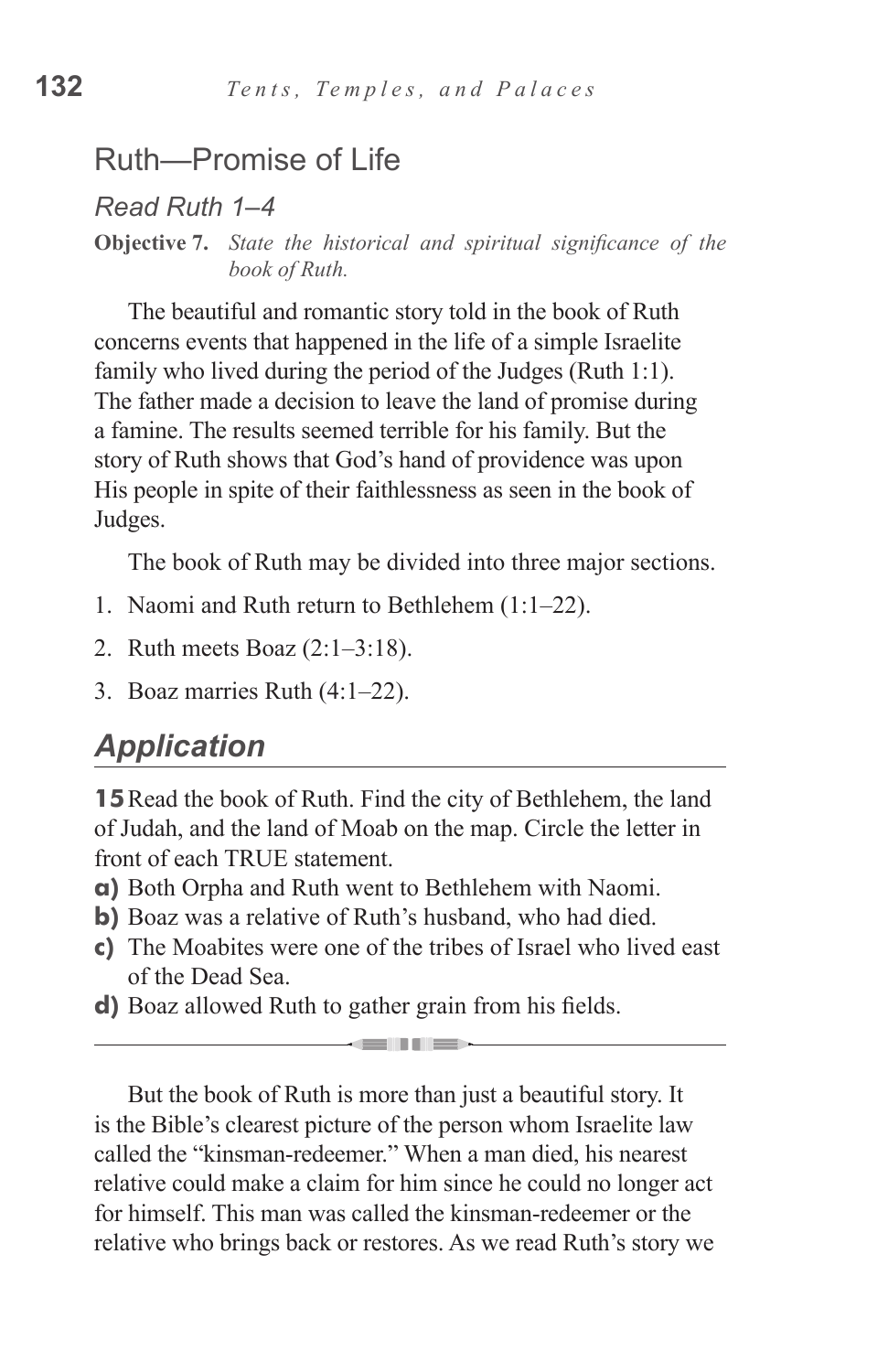see that this is just exactly what Boaz did. Because he was Ruth's relative, he was able to restore to her the property belonging to Mahlon, marry her, and raise up a son to carry on the family line (Ruth 4:9–15). Boaz is thus a picture of Christ, our kinsmanredeemer.

## *Application*

**16**Boaz's position as Ruth's kinsman-redeemer best illustrates the fact that Christ

- **a)** did all things according to the will of His father.
- **b**) was related to us as a human being and as such could help us.
- **c)** performed earthly miracles to demonstrate His divinity.
- **d)** was proved to be God's Son by being raised from the dead.

**17** Read Ruth 4:18–22 and Matthew 1:1–17. Circle the letter in front of the name of each person who descended from Ruth and Boaz.

- **a)** Abraham
- **b)** David
- **c)** Noah
- **d)** Christ
- **e)** Judah
- **f)** Isaac

Ruth, a gentile (non-Israelite), was outside of hope. Yet her decision to worship the true God (Ruth 1:16) placed her in a position to be in the line of Christ the Messiah. She represents all sinners who by faith become a part of the people of God.

# **The Light Given for the Future**

#### Eli—A Man Judged by God

#### *Read 1 Samuel 1–4*

**Objective 8.** *Show why God judged Eli.*

There are two additional judges in Israel—Eli and Samuel who appear in the book of 1 Samuel. Eli held the office of both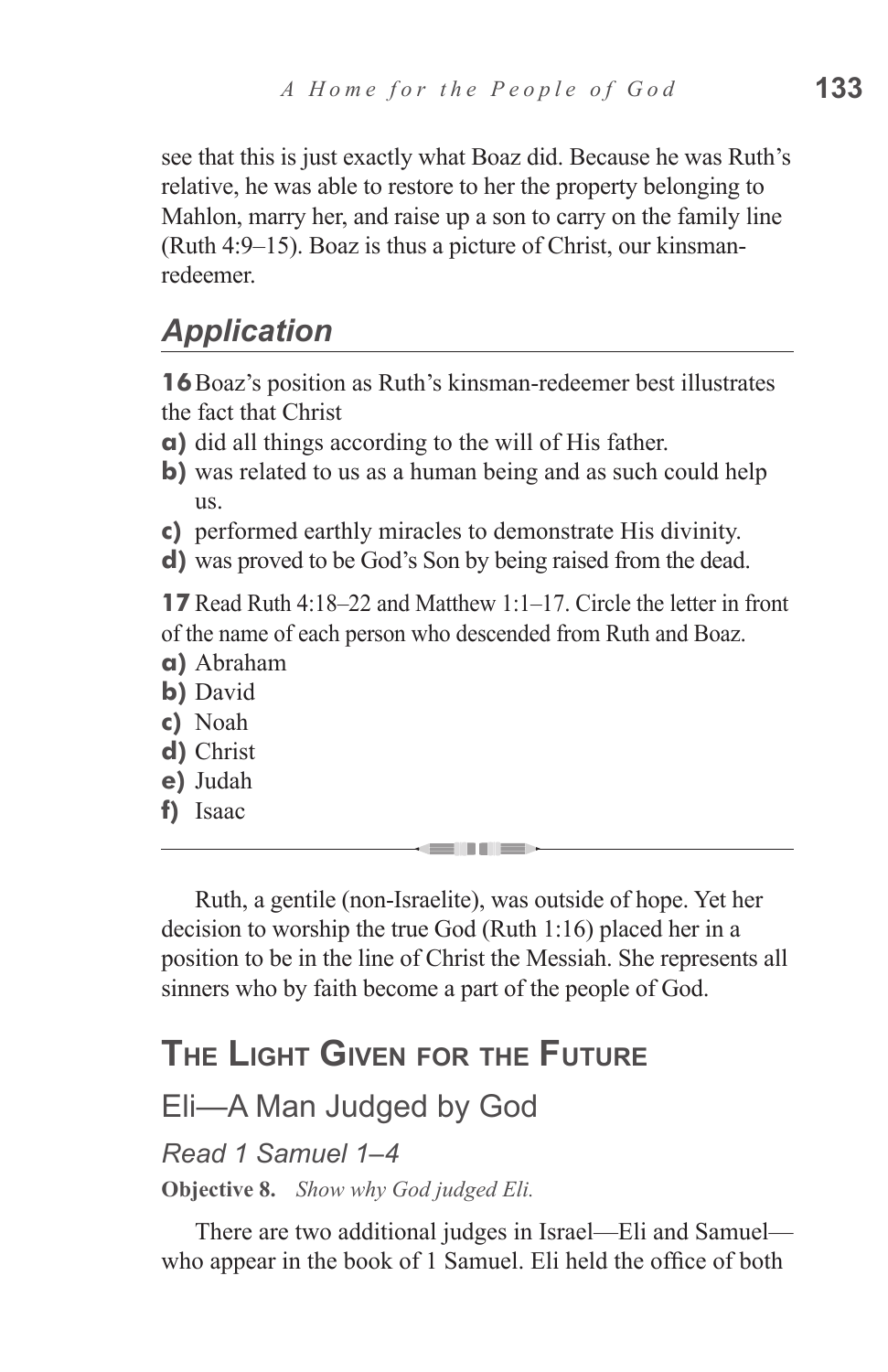high priest and judge. He was a man of personal virtue. Yet he did not stop his sons from misusing their position as priests to commit great sin. The behavior of these sons, Hophni and Phinehas, show the awful condition of the priesthood at this time (1 Samuel 2:12–17). This condition caused the people to fall away from worshipping God, which was their only bond of national unity. Through a prophet, God warned Eli of the judgment coming upon his house (1 Samuel 2:27–36). God also warned him through the boy Samuel, who was being raised in the tabernacle, the tent of the Lord's presence (1 Samuel 3:10 18).

But Eli's sons continued in their evil ways, and God brought about the judgment of which Eli had been warned. The Philistines came against Israel at the battle of Aphek, the Ark of the Covenant was captured, Hophni and Phinehas were killed in battle, and Eli died when he received the news (1 Samuel  $4:1-22$ ).

#### *Application*

**18**Find the land of the Philistines on the map and fill in the missing names in the sentence below.

| The land of the Philistines had the tribe of $\dots \dots \dots \dots$                                                                                                                                                                                                                                                                                                                                                |
|-----------------------------------------------------------------------------------------------------------------------------------------------------------------------------------------------------------------------------------------------------------------------------------------------------------------------------------------------------------------------------------------------------------------------|
| to the north, the tribes of $\dots \dots \dots \dots$ and $\dots \dots \dots$                                                                                                                                                                                                                                                                                                                                         |
| to the east, and the $\dots \dots \dots \dots \dots \dots \dots$ on the west.                                                                                                                                                                                                                                                                                                                                         |
| <b>19</b> Circle the letter in front of each statement which gives a<br>reason why Eli and his family were judged by God.<br>a) Eli refused to take care of the boy Samuel.<br>b) Hophni and Phinehas would not let people bring sacrifices.<br>c) Eli misunderstood Hannah's distress at first.<br>d) Eli's sons treated the Lord's sacrifices with disrespect.<br>e) Eli allowed his sons to continue in their sin. |

The victory of the Philistines brought about twenty years of oppression for Israel (1 Samuel 7:2–5). This twenty-year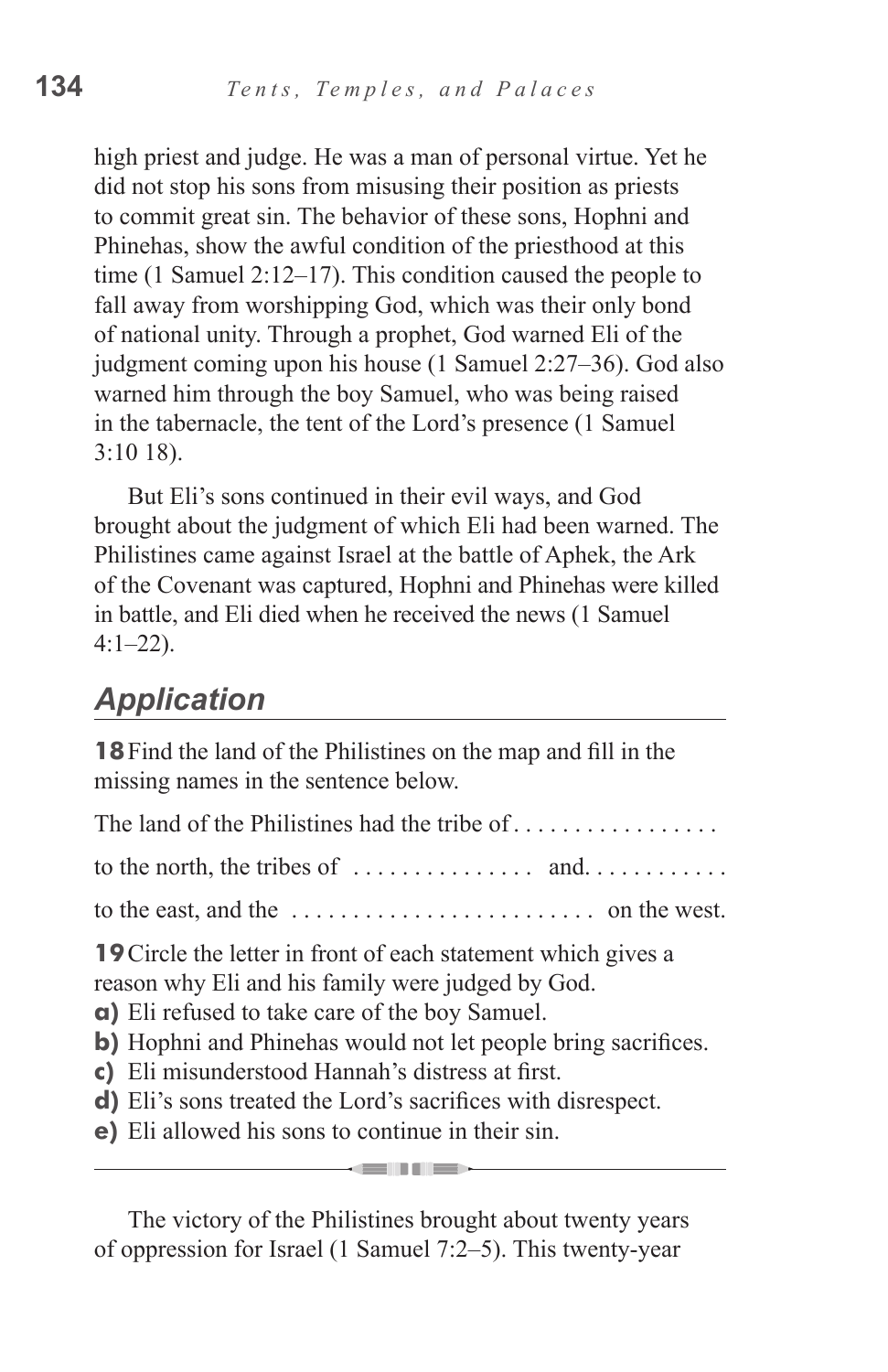bondage, however, became one of the most important times for God's people. The judgment of God had fallen upon the priestly line of Eli. But God had raised up another leader, Samuel, who was eventually acknowledged by all Israel to be a prophet of the Lord (1 Samuel 3:19–21). The darkness of the time of oppression was turned to light because of the faithfulness of this man, the last judge of Israel.

#### Samuel—A Man Born for the Future

#### *Read 1 Samuel 5–7*

**Objective 9.** *Describe Samuel's character and the nature of his leadership of Israel.*

The name *Samuel* means "asked of God." He was born in response to the prayers of a devout but barren woman, Hannah. She gave him to the Lord to be raised at the tabernacle by Eli. God spoke in an audible voice to Samuel when he was still a child about the judgments that were to come upon the house of Eli. Samuel became one of the noblest men in Bible history, a man equal in greatness to Abraham, Moses, and David. He was a mighty man of prayer and faith. He became judge, reformer, statesman, and writer.

During the time of oppression by the Philistines, he challenged the people to return to the Lord with all their hearts. He called all Israel to meet him at Mizpah, and there the people repented and turned to God. When the Philistines attacked, God helped the Israelites to win a great victory.

#### *Application*

**20**Read 1 Samuel 7:1–17 and answer the following questions in your notebook.

- **a)** What action did the Israelites take at Mizpah to demonstrate their repentance?
- **b**) What was Samuel doing when the Philistines attacked?
- **c)** What did Samuel say when the Philistines were defeated?
- **d)** What reminder of the victory did Samuel raise and what did he call it?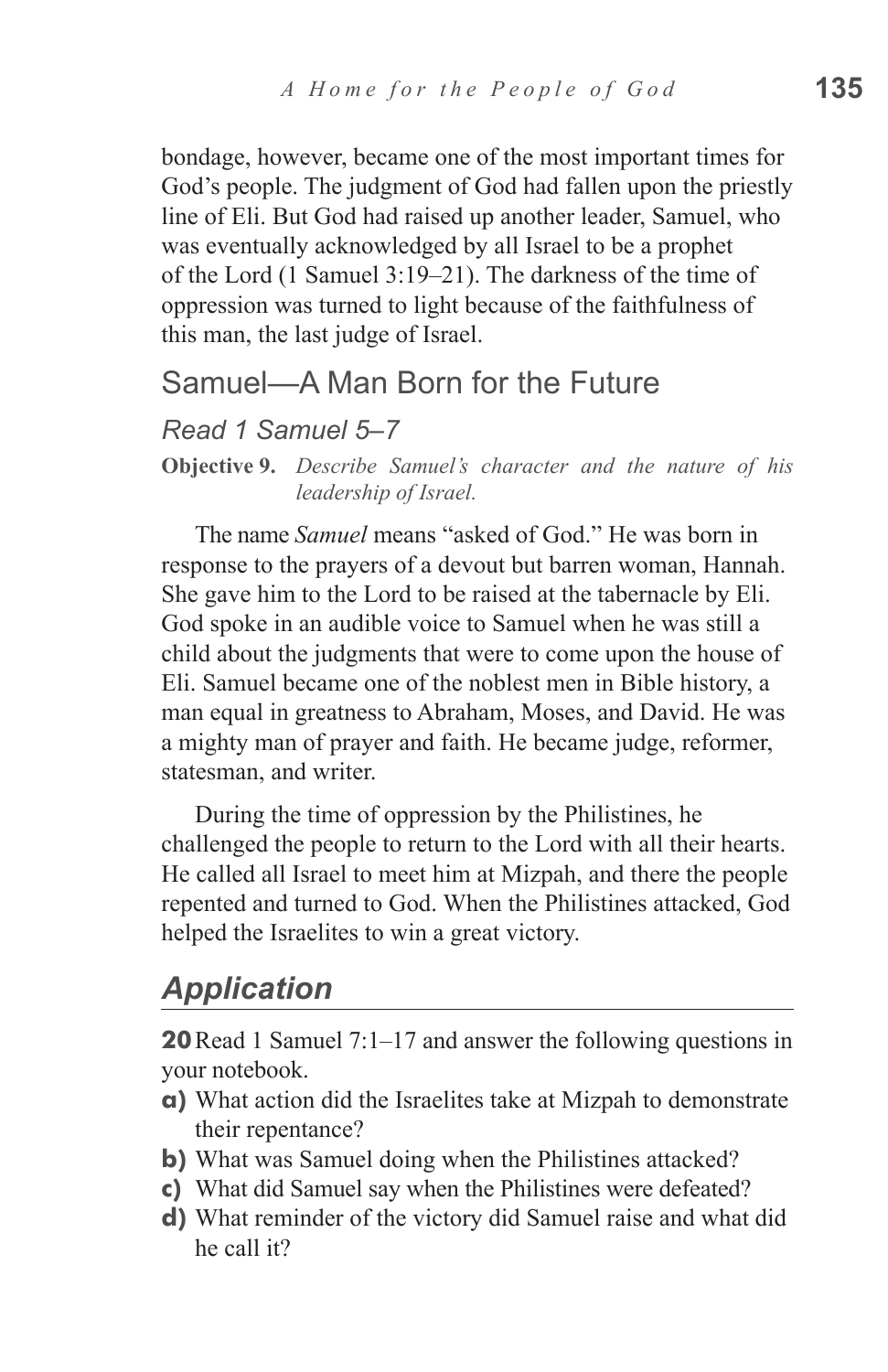**21**In your notebook, describe some occasion or time in your life when you realized, like Samuel did, that the Lord had helped you all the way.

. . . .

After the victory against the Philistines at Mizpah, Samuel returned to his home at Ramali and built an altar (1 Samuel 7:17). It was probably during this time that Samuel founded schools for recruiting and training young men in the worship of God. In 1 Samuel 19:18–19 you will see the place Naioth in Ramah. *Naioth* is a word which suggests the idea of huts or dwellings where students could live. The phrase in Ramah also leads us to conclude that Samuel probably gave his own house over to the purpose of teaching. It was likely that he taught writing, law, and music, all directed towards the true worship of God. And no doubt he encouraged men to seek a prophetic word from God. In 1 Samuel 19:18–24 is a description of the powerful manifestation of the Lord's presence which was experienced at the school in Ramah.

It was probably at these schools that the Psalms first began to be written. David, for example, associated with the school in Ramah (1 Samuel 19). These schools were called schools of the prophets later on, and during the time of Elijah they existed at Bethel, Jericho, and Gilgal (2 Kings 2:1–5; 4:38–41).

Samuel grew old and made his sons judges. However, they did not follow his example and were very corrupt. It was at this time that Israel demanded a king, much to Samuel's disappointment (1 Samuel 8:1–9).

# *Application*

**22**Review this section on the life of Samuel and read the following Scriptures: 1 Samuel 3:10–18; 7:3–6, 15–17; 19:18– 24. Then write a short description of the character of Samuel and his leadership in Israel.

----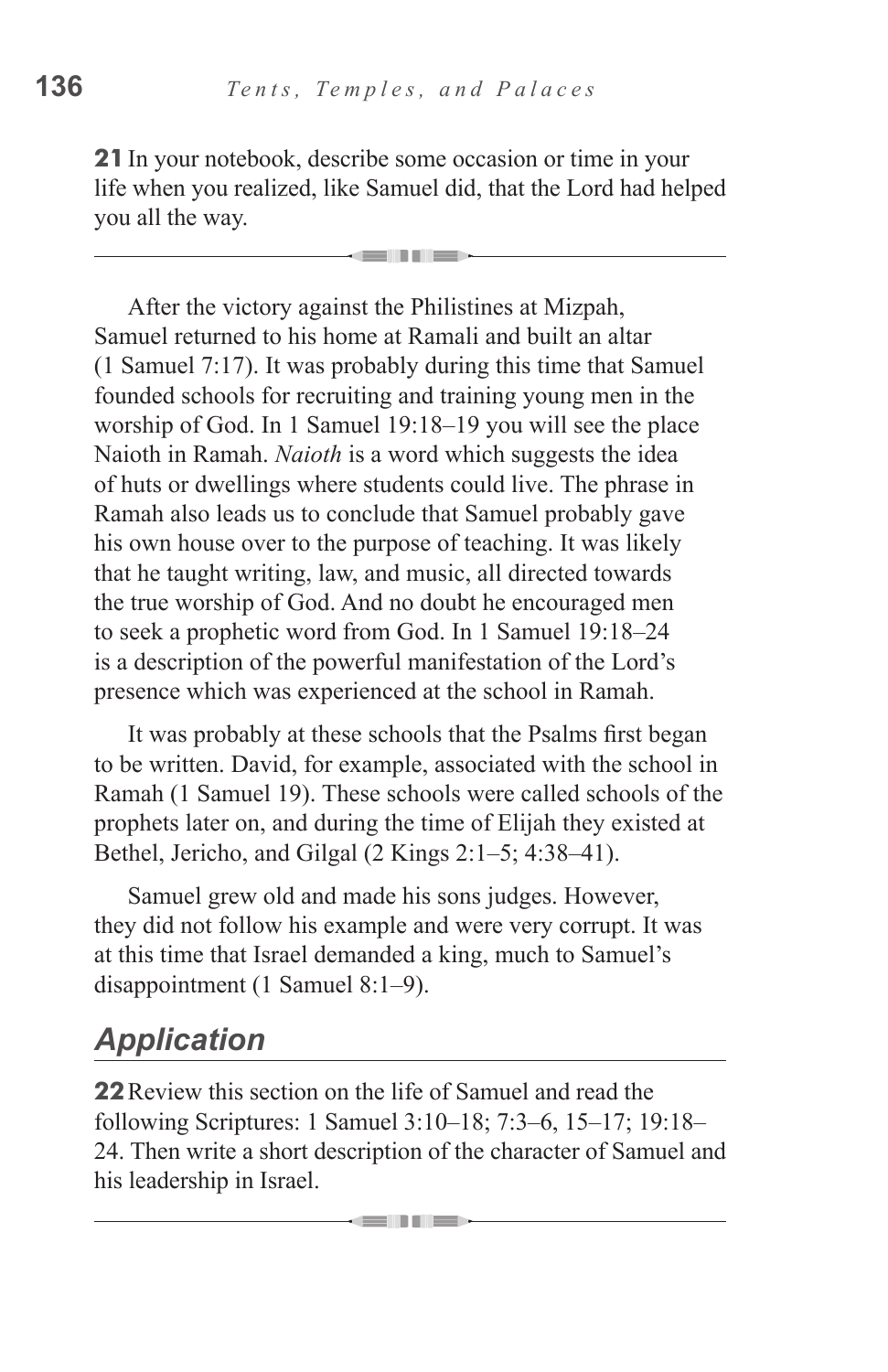#### *self-test*

- **1** Circle the letter in front of each TRUE statement.
- **a)** The first battle in which Joshua participated was the sevenyear war of conquest.
- **b)** Moses had a special ceremony to show the people that Joshua would be his successor.
- **c)** The second area of conquest was towards the south, taking in the city of Beersheba.
- **d)** Because the land of Palestine was isolated, this made it impossible for Israel to communicate with other nations.
- **e)** The tribe of Levi inherited a portion of land about the same size as that of the tribe of Reuben.

**2** Suppose a friend were to say to you: "I think God was very cruel and unfair to command the Israelites to completely destroy all the inhabitants of Canaan." Which of the following statements would be the best reply?

- **a)** The Canaanites had been in the land for many years. It was time for someone new to take over. And since Abraham settled in Palestine, it was natural for the nation which descended from him to have the right to return there.
- **b**) God had given the Canaanites a chance to repent, but they continued their wicked ways. So God brought the judgment they deserved upon them by using the Israelites to destroy them. If Israel sinned, they would be judged in the same way.
- **c)** The ancestors of the tribes of Israel had been promised the land of Canaan. So when Israel had been set free from the Egyptians, they had the authority to do whatever they wanted to when they came into the promised land.

**3** In the book of Judges each time after the Lord delivered the Israelites from their oppressors they

- **a)** turned away from their sin.
- **b)** continued to serve the Lord.
- **c)** forgot the Lord and served idols.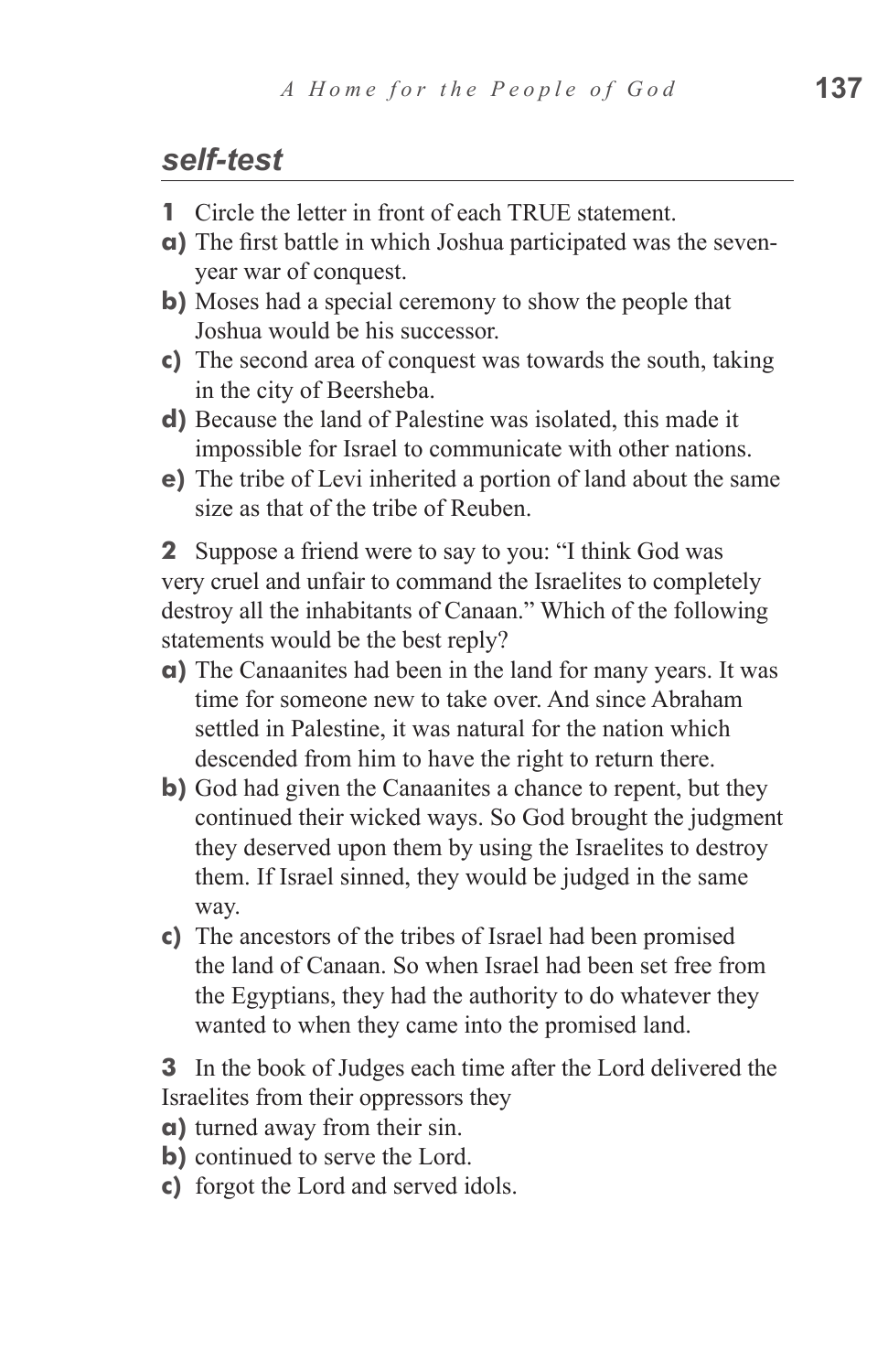**4** Circle the letter in front of each conclusion we can draw from the events recorded in the book of Judges.

- **a)** God had great patience with the Israelites and raised up many judges to deliver them time after time.
- **b**) God is unforgiving because He allowed the Israelites to be punished and overrun by their enemies.
- **c)** It was not important to God that the Israelites sinned as long as they eventually repented.
- **d)** The judges needed God's help and direction to deliver Israel from oppression.
- **e)** After the people had sinned God did not pay attention to their cry for deliverance.

**5** Boaz was able to restore to Ruth her property and give her a place among the Israelites because he

- **a)** was her near relative.
- **b**) loved her and wanted to help.
- **c)** knew about her family.
- **6** One of the important values of the story of Ruth and Boaz is that it is a beautiful illustration of Christ as the
- **a)** sinless one who suffers.
- **b**) near kinsman who restores.
- **c)** perfect sacrifice which is offered.
- **d)** divine Son who experiences death.
- **7** According to Ruth 4:13–22., Ruth was David's
- **a)** mother.
- **b)** grandmother.
- **c)** great-grandmother.
- **8** Of which of the following principles would the story of Eli and his family be the best example?
- **a)** God is very patient with sinners and those who disobey Him.
- **b**) A person who turns from his sin will experience God's mercy.
- **c)** When God's people cry out to Him for help, He hears them.
- **d)** God expects parents to correct and discipline their children.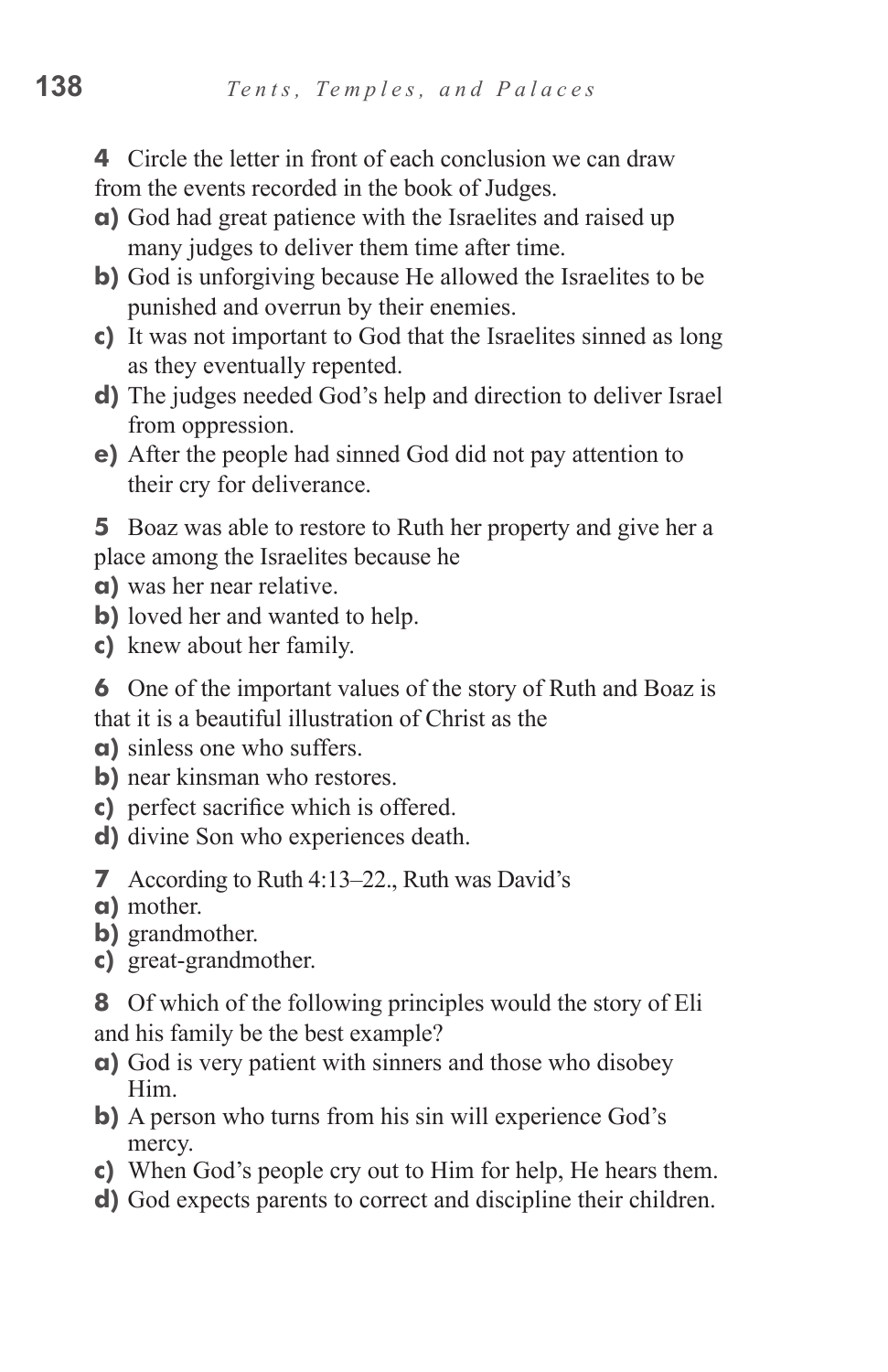**9** Match the name of the leader of Israel (right side) to each phrase which describes him (left side). If a phrase applies to both leaders, write 3 in front of it.

- **a** Called Israel to repent at Mizpah **b** Set up a memorial stone called "Stone of Help" **c** Led Israel across the Jordan river **d**  Spent time in the Tent of the Lord's Presence 1) Joshua 2) Samuel 3) Both
- **e** Was the leader of the prophets at Ramah
- **f** Lived before the times of the judges
- **g** Showed faith and trust in God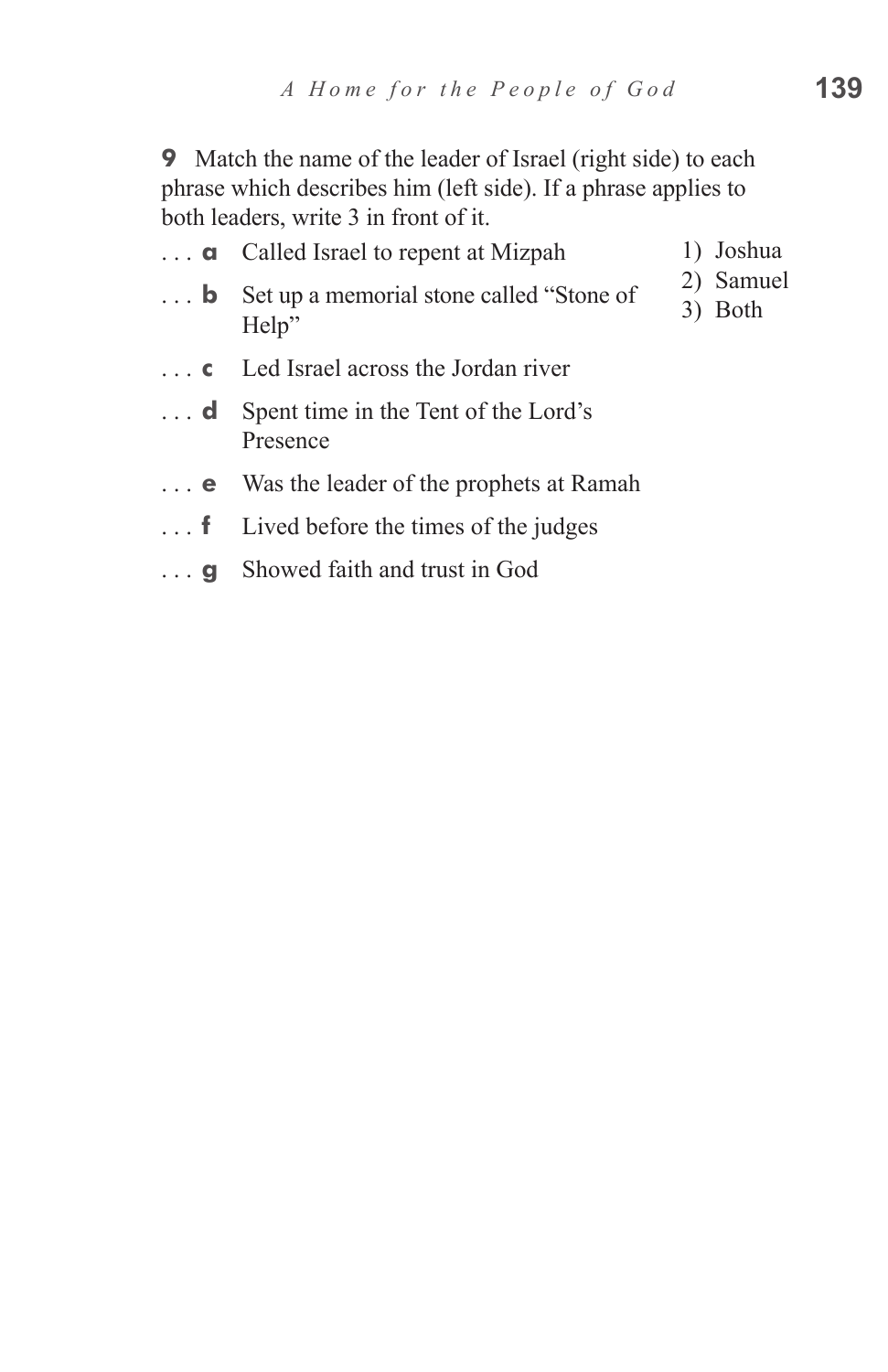# *answers to study questions*

**12**There was no king in Israel and everyone did as he pleased (or a similar answer).

**1** Your diagram should look like the one in the lesson.

- **13 a)** Verse 7
	- **b**) Verse 8
	- **c)**  Verse 9
	- **d**) Verses 9-11
	- **2 a)** 5) Numbers 27:18
		- **b**) 2) Exodus 33:11
		- **c)** 4) Numbers 14:5–10
		- **d)** 2) Exodus 33:11
		- **e**) 3) Numbers 13:16
		- **f**) 6) Numbers 27:22–23
		- **g**) 1) Exodus 17:10–16

**14** Your chart should look like this:

| <b>Reference</b> | <b>Conqueror</b>                              | Length       | Judge                              | <b>Time</b><br>of Rest |
|------------------|-----------------------------------------------|--------------|------------------------------------|------------------------|
| 1 $3:1-11$       | Cushan<br>Rishathaim of<br>Mesopotamia        | 8 yrs.       | Othniel                            | 40 yrs.                |
| $23:12-31$       | Eglon, king of<br>Moab and the<br>Philistines | 18 yrs.      | Ehud,<br>Shamgar                   | 80 yrs.                |
| $34:1-5:31$      | Jabin, king of<br>Canaan                      | 20 yrs.      | Deborah,<br><b>Barak</b>           | 40 yrs.                |
| 4 $6:1 - 8:32$   | <b>Midianites</b>                             | 7 yrs.       | Gideon                             | 40 yrs.                |
| $58:33 - 10:5$   | Civil war, etc.                               | not<br>given | Abimelech,<br>Tolar, Jair          | not<br>given           |
| 6 $10:6 - 12:15$ | Ammonites                                     | 18 yrs.      | Jephthah,<br>Ibzan, Elon,<br>Abdon | not<br>given           |
| $713:1-16:31$    | Philistines                                   | 40 yrs.      | Samson                             | 20 yrs.                |

**3 b)** centrality.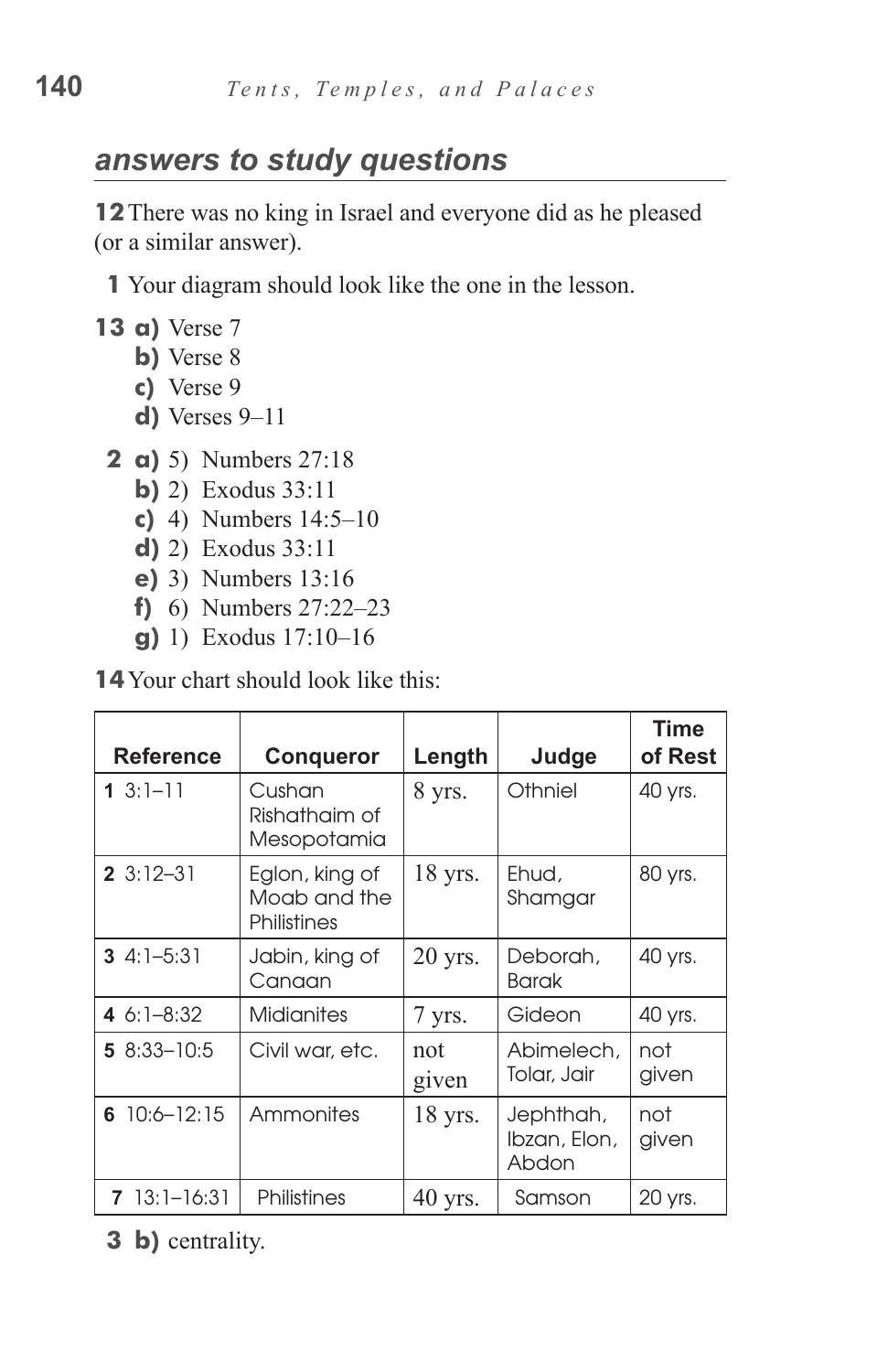- **15 a**) False
	- **b**) True
	- **c)**  False
	- **d)** True
	- **4 a)** True
		- **b**) False; Mount Gilead is located in the plateau of eastern Palestine, and Mount Gilboa is located in the central mountainous region.
		- **c)**  False; the Dead Sea is lower in elevation than the Mediterranean Sea.
		- **d)** True
		- **e**) False; the four main physical areas of the land of Palestine extend in parallel strips from north to south.
		- **f)**  True
- **16 b**) was related to us as a human being and as such could help us.
	- **5 a)** 400 years
		- **b**) Because by that time the Amorites would have become so wicked that it would be necessary for God to drive them out.
		- **c**) He was patient with them but one day His patience would come to an end if they continued in their wickedness.
- **17 b)** David
	- **d)** Christ
	- **6 b**) God had given the Canaanites time to repent, but they had continued in their sin.
- **18**Dan, Judah, Simeon, Mediterranean Sea
	- **7 a**) God promised Joshua 1) His presence, 2) continued victory, 3) the entire land, and 4) leadership of Israel. (Your answer should be similar to this.)
		- **b)** God advised Joshua to 1) be determined and confident, 2) be sure to obey, read, and study the whole Law, 3) remember that God had commanded him to be determined and confident, and 4) not be afraid or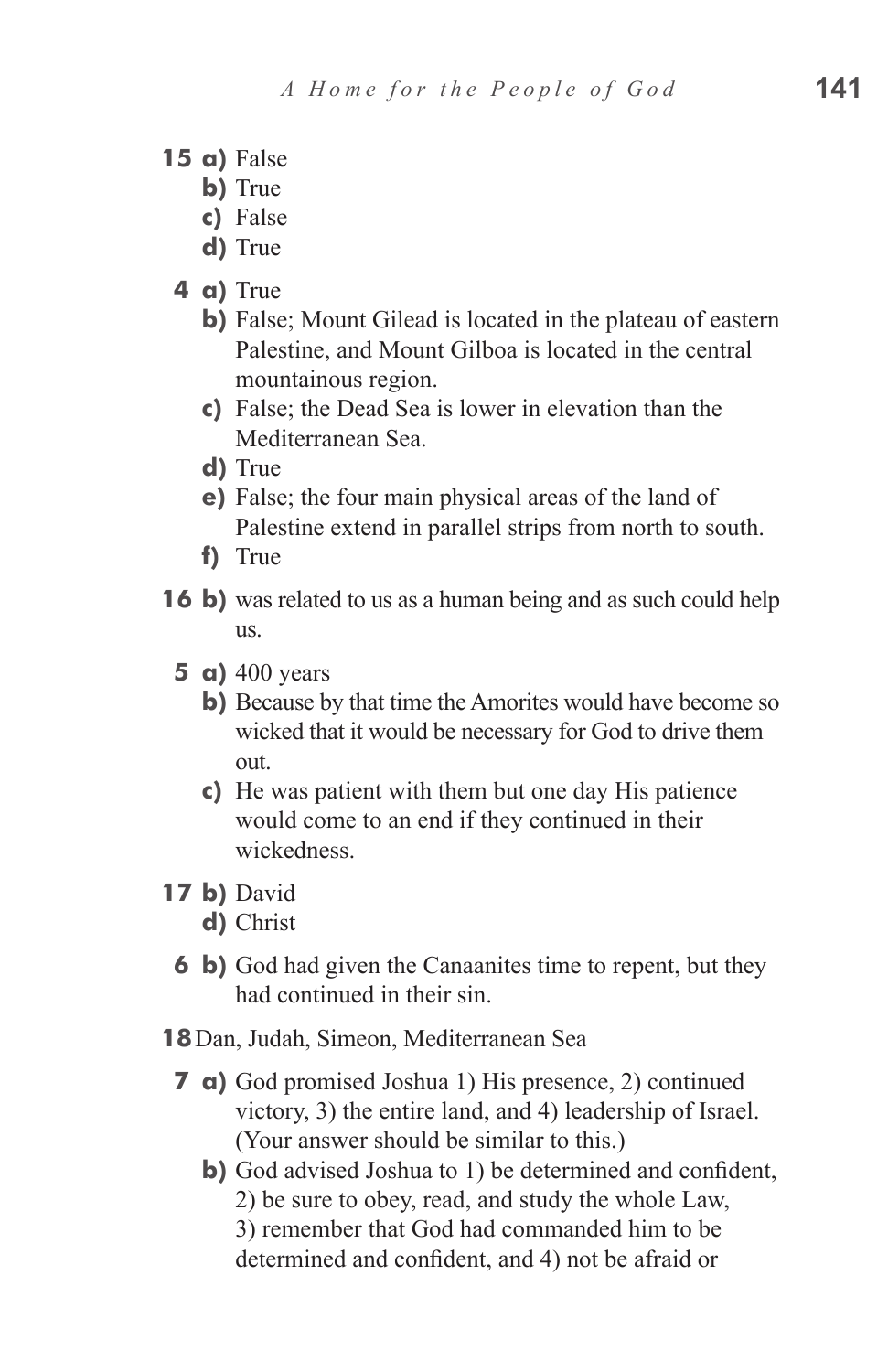discouraged. (Your answer should be similar to this.)

- **c**) Joshua needed to read the book of the law, study it day and night, and obey everything written in it
- **19 d)** Eli's sons treated the Lord's sacrifices with disrespect. **e**) Eli allowed his sons to continue in their sin.

**8** He caused the Jordan to cease flowing while the Israelites crossed.

**20 a**) They got rid of their idols and worshipped the Lord.

- **b**) He was offering a sacrifice to God.
- **c)** "Thus far has the Lord helped us."
- **d**) A memorial stone which he called "stone of help."

**9** The areas on your map should correspond or be similar to this one.